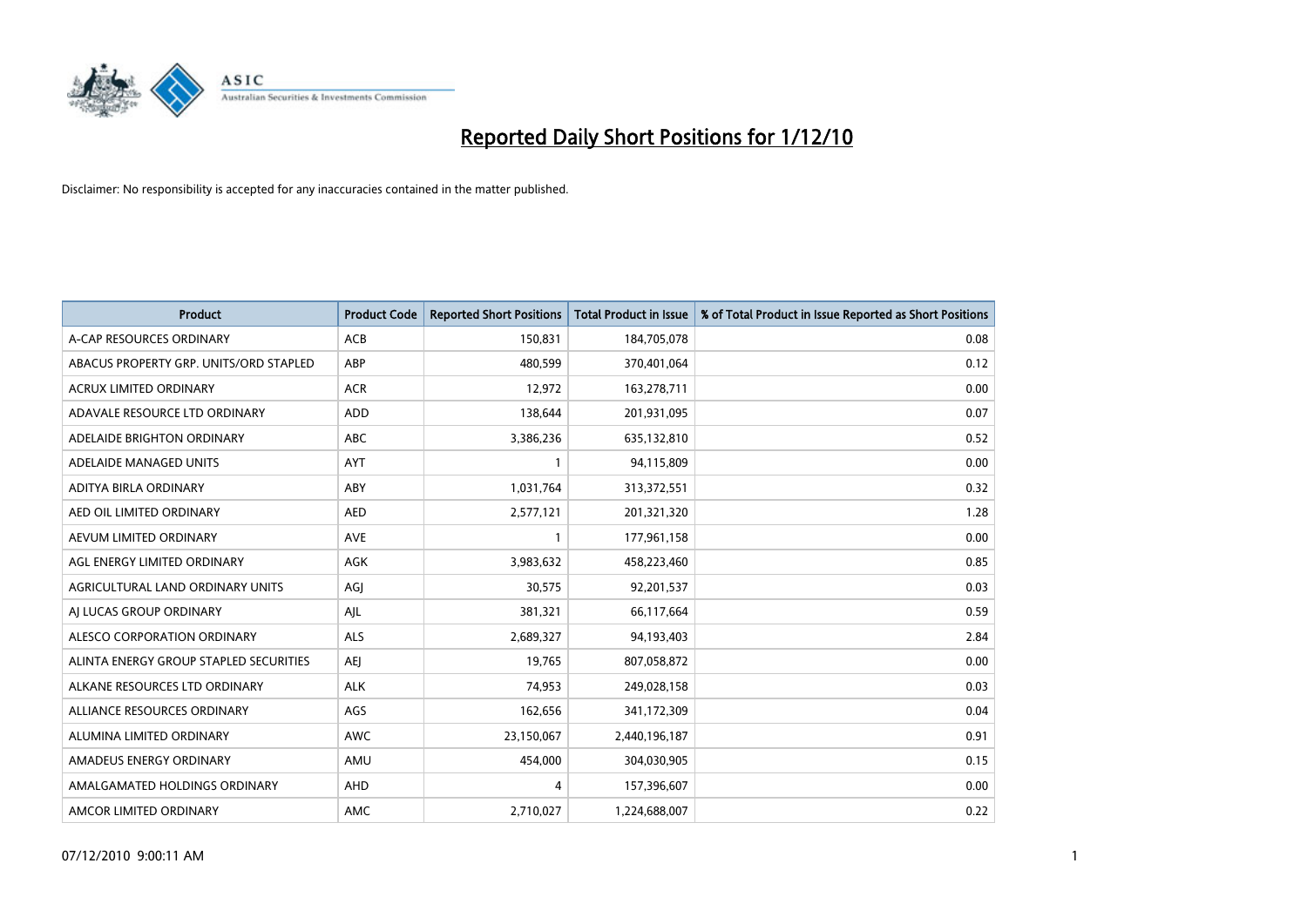

| <b>Product</b>                          | <b>Product Code</b> | <b>Reported Short Positions</b> | Total Product in Issue | % of Total Product in Issue Reported as Short Positions |
|-----------------------------------------|---------------------|---------------------------------|------------------------|---------------------------------------------------------|
| AMP LIMITED ORDINARY                    | AMP                 | 19,422,114                      | 2,094,424,200          | 0.92                                                    |
| AMPELLA MINING ORDINARY                 | <b>AMX</b>          | 919,564                         | 200,225,108            | 0.46                                                    |
| ANDEAN RESOURCES LTD ORDINARY           | <b>AND</b>          | 235,182                         | 549,122,588            | 0.04                                                    |
| ANSELL LIMITED ORDINARY                 | <b>ANN</b>          | 1,879,743                       | 132,986,402            | 1.42                                                    |
| ANTARES ENERGY LTD ORDINARY             | <b>AZZ</b>          | 32,521                          | 299,333,110            | 0.01                                                    |
| ANZ BANKING GRP LTD ORDINARY            | ANZ                 | 6,464,827                       | 2,561,358,456          | 0.22                                                    |
| APA GROUP STAPLED SECURITIES            | <b>APA</b>          | 5,873,843                       | 551,689,118            | 1.07                                                    |
| APEX MINERALS NL ORDINARY               | <b>AXM</b>          | 885,146                         | 3,567,819,915          | 0.02                                                    |
| APN EUROPEAN RETAIL UNITS STAPLED SEC.  | <b>AEZ</b>          | 11,832                          | 544,910,660            | 0.00                                                    |
| APN NEWS & MEDIA ORDINARY               | <b>APN</b>          | 8,891,530                       | 606,084,019            | 1.47                                                    |
| APOLLO GAS LIMITED ORDINARY             | <b>AZO</b>          | 374,650                         | 90,400,136             | 0.41                                                    |
| AQUARIUS PLATINUM. ORDINARY             | <b>AOP</b>          | 3,397,080                       | 463,241,295            | 0.74                                                    |
| AQUILA RESOURCES ORDINARY               | <b>AQA</b>          | 1,506,486                       | 322,862,186            | 0.44                                                    |
| ARAFURA RESOURCE LTD ORDINARY           | <b>ARU</b>          | 5,630,954                       | 334,995,342            | 1.67                                                    |
| ARB CORPORATION ORDINARY                | <b>ARP</b>          | 106,760                         | 72,481,302             | 0.14                                                    |
| ARDENT LEISURE GROUP STAPLED SECURITIES | AAD                 | 1,796,989                       | 312,836,274            | 0.56                                                    |
| ARISTOCRAT LEISURE ORDINARY             | <b>ALL</b>          | 22,035,701                      | 533,983,910            | 4.13                                                    |
| ASCIANO LIMITED ORDINARY                | <b>AIO</b>          | 28,330,984                      | 2,926,103,883          | 0.98                                                    |
| ASG GROUP LIMITED ORDINARY              | <b>ASZ</b>          | 175,712                         | 156,064,384            | 0.11                                                    |
| ASPEN GROUP ORD/UNITS STAPLED           | <b>APZ</b>          | 1,093,191                       | 588,269,075            | 0.18                                                    |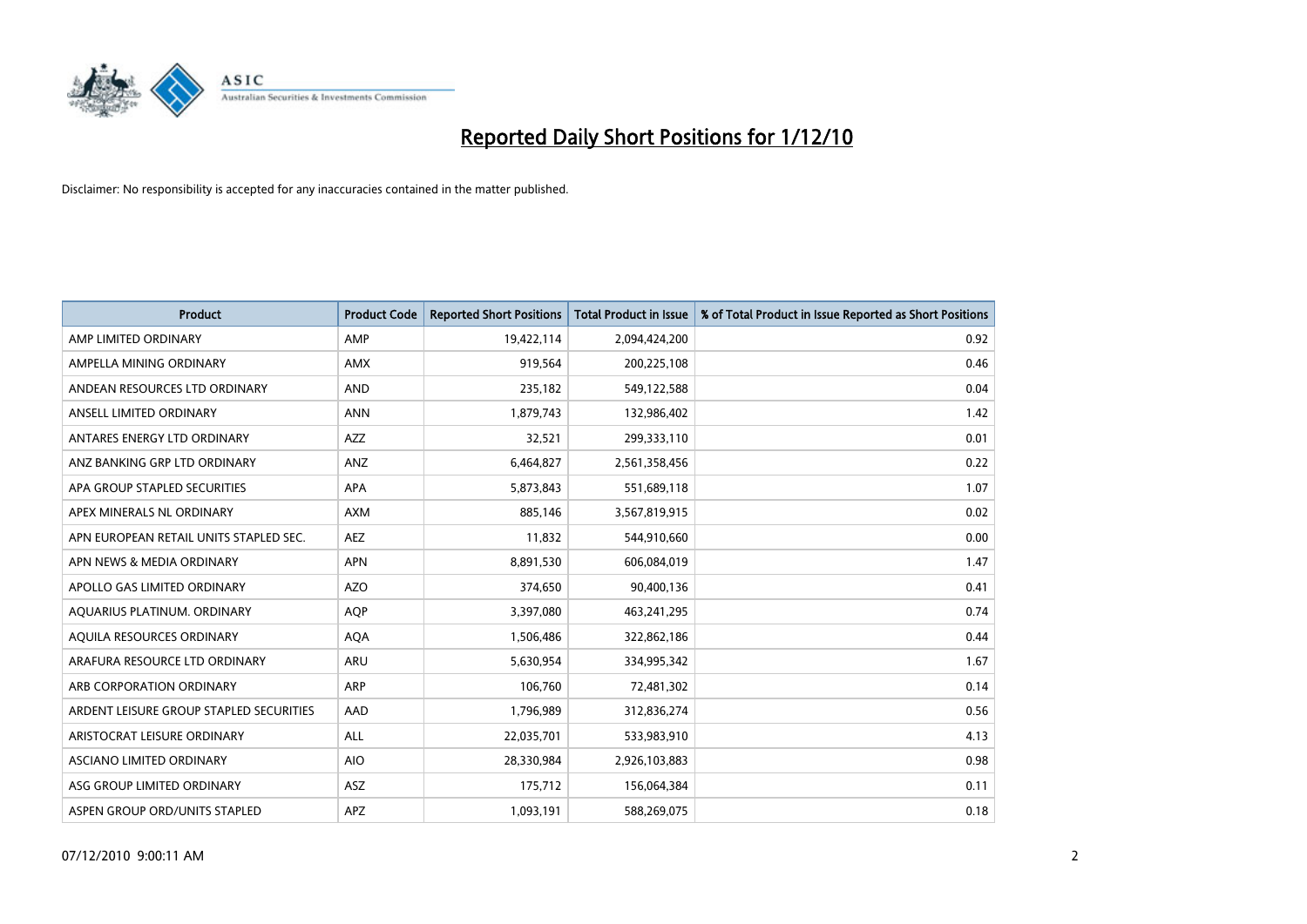

| <b>Product</b>                          | <b>Product Code</b> | <b>Reported Short Positions</b> | Total Product in Issue | % of Total Product in Issue Reported as Short Positions |
|-----------------------------------------|---------------------|---------------------------------|------------------------|---------------------------------------------------------|
| <b>ASTON RES LTD ORDINARY</b>           | <b>AZT</b>          | 148,976                         | 204,527,604            | 0.07                                                    |
| ASTRO JAP PROP GROUP STAPLED SECURITIES | AJA                 | 967,847                         | 508,212,161            | 0.20                                                    |
| <b>ASX LIMITED ORDINARY</b>             | <b>ASX</b>          | 1,396,838                       | 175,136,729            | 0.80                                                    |
| ATLANTIC LIMITED ORDINARY               | ATI                 | 190,991                         | 107,914,290            | 0.17                                                    |
| ATLAS IRON LIMITED ORDINARY             | <b>AGO</b>          | 6,057,579                       | 546,807,119            | 1.09                                                    |
| AUCKLAND INTERNATION ORDINARY           | AIA                 | 121,987                         | 1,317,998,787          | 0.01                                                    |
| <b>AURORA OIL &amp; GAS ORDINARY</b>    | <b>AUT</b>          | 337,177                         | 334,365,342            | 0.10                                                    |
| AUSDRILL LIMITED ORDINARY               | ASL                 | 114,387                         | 262,467,242            | 0.03                                                    |
| AUSENCO LIMITED ORDINARY                | <b>AAX</b>          | 5,060,201                       | 122,427,576            | 4.12                                                    |
| <b>AUSTAL LIMITED ORDINARY</b>          | ASB                 | 170,060                         | 188,069,638            | 0.08                                                    |
| <b>AUSTAR UNITED ORDINARY</b>           | <b>AUN</b>          | 15,931,530                      | 1,271,357,418          | 1.25                                                    |
| AUSTBROKERS HOLDINGS ORDINARY           | <b>AUB</b>          | 2                               | 54,339,433             | 0.00                                                    |
| AUSTEREO GROUP LTD. ORDINARY            | <b>AEO</b>          | 3,255                           | 344,783,708            | 0.00                                                    |
| AUSTIN ENGINEERING ORDINARY             | ANG                 | 5,576                           | 71,364,403             | 0.00                                                    |
| <b>AUSTRALAND ASSETS ASSETS</b>         | AAZPB               | 1,168                           | 2,750,000              | 0.04                                                    |
| AUSTRALAND PROPERTY STAPLED SECURITY    | <b>ALZ</b>          | 730,108                         | 576,837,197            | 0.12                                                    |
| AUSTRALIAN AGRICULT, ORDINARY           | <b>AAC</b>          | 1,781,158                       | 264,264,459            | 0.65                                                    |
| AUSTRALIAN EDUCATION UNITS              | <b>AEU</b>          | 625,000                         | 134,973,383            | 0.46                                                    |
| AUSTRALIAN INFRASTR, UNITS/ORDINARY     | <b>AIX</b>          | 291,355                         | 620,733,944            | 0.04                                                    |
| AUSTRALIAN MINES LTD ORDINARY           | <b>AUZ</b>          | 1,400,000                       | 349,083,108            | 0.40                                                    |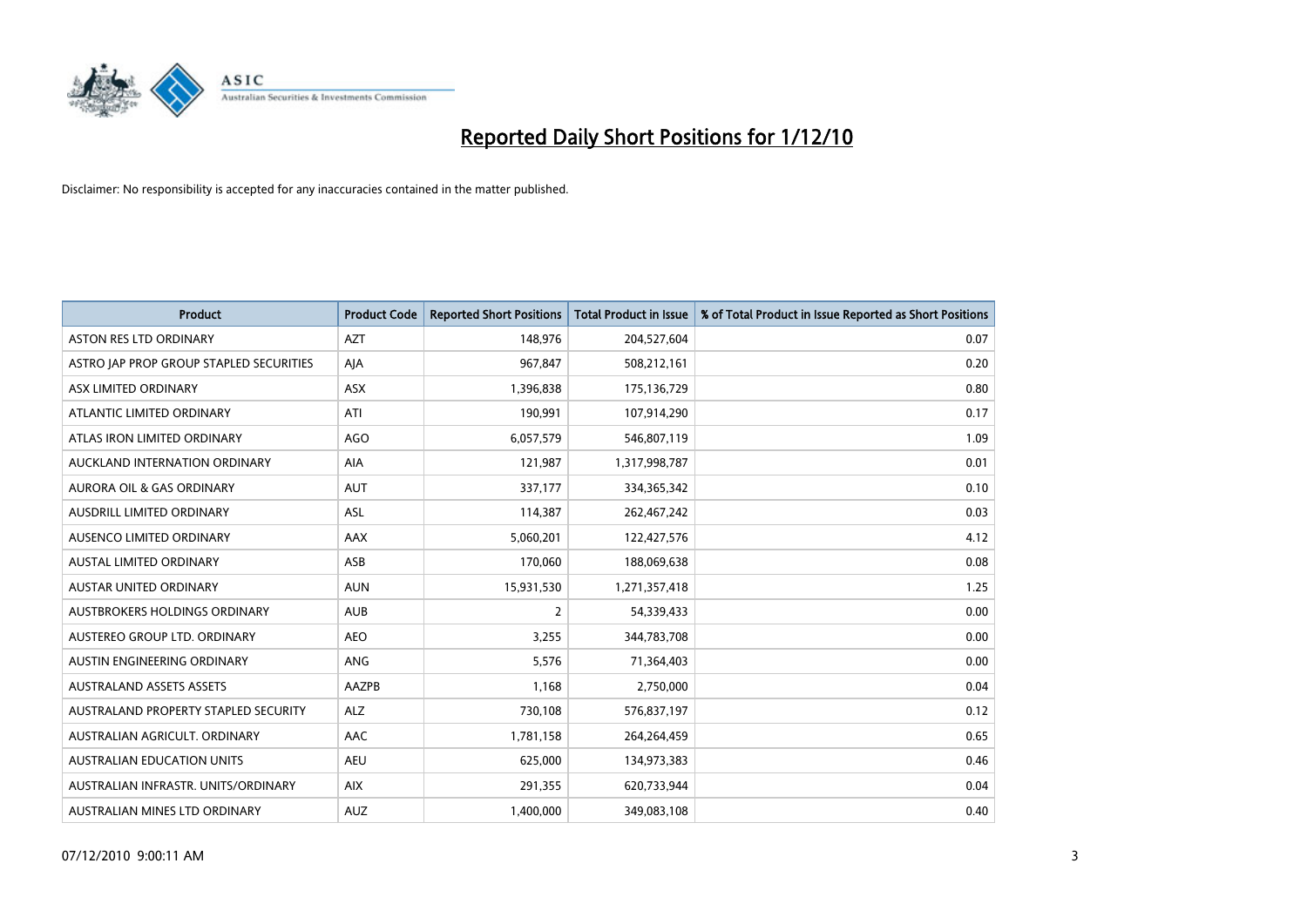

| <b>Product</b>                       | <b>Product Code</b> | <b>Reported Short Positions</b> | Total Product in Issue | % of Total Product in Issue Reported as Short Positions |
|--------------------------------------|---------------------|---------------------------------|------------------------|---------------------------------------------------------|
| AUSTRALIAN PHARM, ORDINARY           | API                 | 1,050,509                       | 488,115,883            | 0.21                                                    |
| AUTOMOTIVE HOLDINGS ORDINARY         | <b>AHE</b>          | 286,404                         | 226,387,577            | 0.12                                                    |
| AVEXA LIMITED ORDINARY               | <b>AVX</b>          | 243,657                         | 847,688,779            | 0.03                                                    |
| AVOCA RESOURCES ORDINARY             | <b>AVO</b>          | 164,093                         | 302,379,660            | 0.04                                                    |
| AWB LIMITED ORDINARY                 | AWB                 | 4,620,236                       | 824,281,667            | 0.56                                                    |
| AWE LIMITED ORDINARY                 | AWE                 | 5,542,211                       | 521,871,941            | 1.06                                                    |
| AXA ASIA PACIFIC ORDINARY            | <b>AXA</b>          | 1,874,799                       | 2,067,095,545          | 0.09                                                    |
| AZUMAH RESOURCES ORDINARY            | <b>AZM</b>          | 1,212                           | 259,446,055            | 0.00                                                    |
| BANK OF QUEENSLAND. ORDINARY         | <b>BOO</b>          | 2,029,869                       | 220,044,823            | 0.92                                                    |
| <b>BANNERMAN RESOURCES ORDINARY</b>  | <b>BMN</b>          | 190,144                         | 201,710,934            | 0.10                                                    |
| <b>BASS STRAIT OIL CO ORDINARY</b>   | <b>BAS</b>          | 1,482                           | 291,030,250            | 0.00                                                    |
| <b>BATHURST RESOURCES ORDINARY</b>   | <b>BTU</b>          | 3,245,453                       | 605,938,372            | 0.53                                                    |
| <b>BAUXITE RESOURCE LTD ORDINARY</b> | <b>BAU</b>          | 35,697                          | 234,379,896            | 0.02                                                    |
| <b>BC IRON LIMITED ORDINARY</b>      | <b>BCI</b>          | 21,515                          | 88,561,000             | 0.02                                                    |
| <b>BEACH ENERGY LIMITED ORDINARY</b> | <b>BPT</b>          | 4,281,254                       | 1,098,548,140          | 0.37                                                    |
| BENDIGO AND ADELAIDE ORDINARY        | <b>BEN</b>          | 4,302,556                       | 357,572,785            | 1.20                                                    |
| BERKELEY RESOURCES ORDINARY          | <b>BKY</b>          | 464,533                         | 141,643,687            | 0.33                                                    |
| BHP BILLITON LIMITED ORDINARY        | <b>BHP</b>          | 20,633,300                      | 3,356,081,497          | 0.57                                                    |
| <b>BILLABONG ORDINARY</b>            | <b>BBG</b>          | 9,362,602                       | 253,613,826            | 3.65                                                    |
| <b>BIOTA HOLDINGS ORDINARY</b>       | <b>BTA</b>          | 1,679,988                       | 180,691,377            | 0.93                                                    |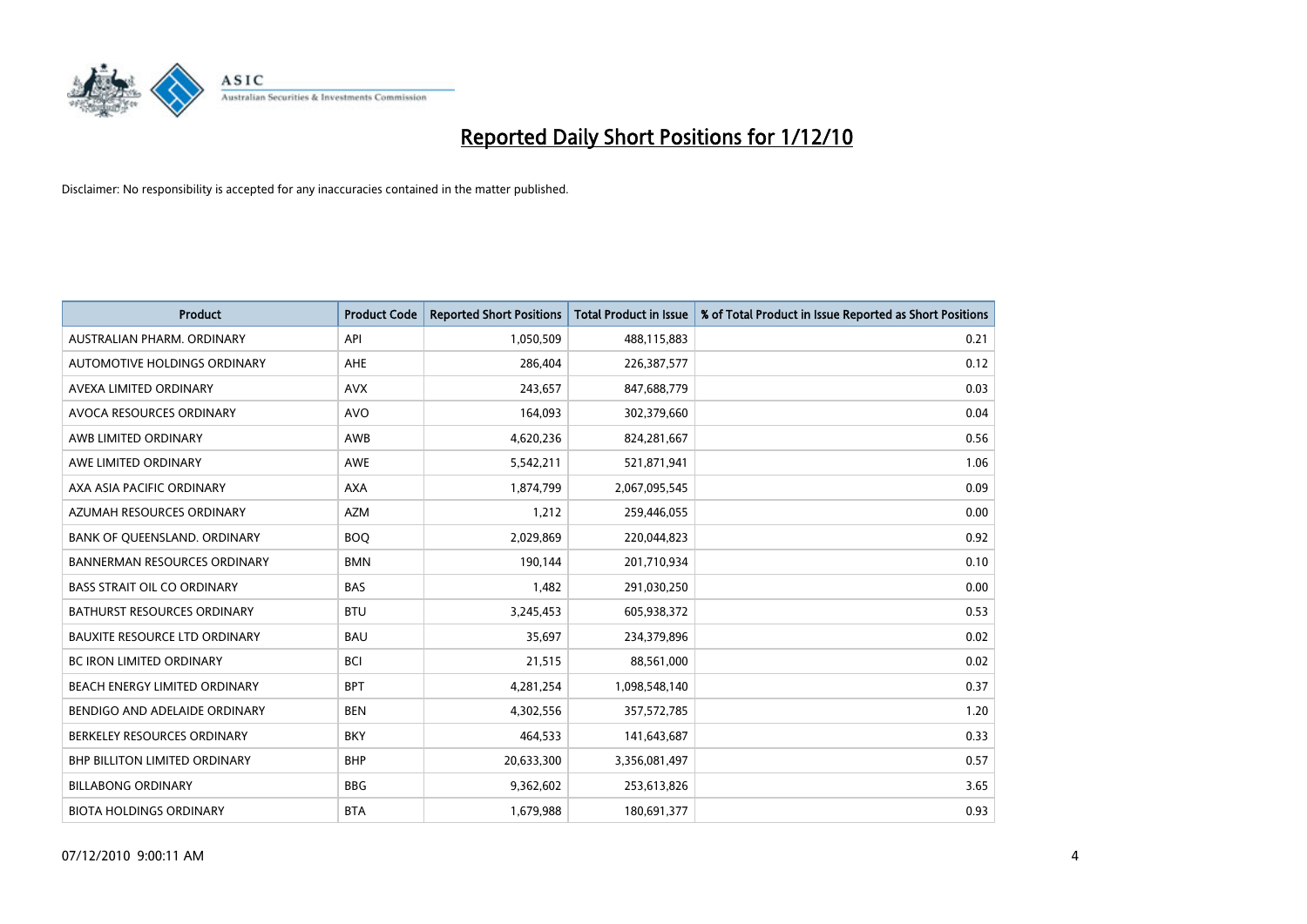

| <b>Product</b>                           | <b>Product Code</b> | <b>Reported Short Positions</b> | <b>Total Product in Issue</b> | % of Total Product in Issue Reported as Short Positions |
|------------------------------------------|---------------------|---------------------------------|-------------------------------|---------------------------------------------------------|
| <b>BISALLOY STEEL ORDINARY</b>           | <b>BIS</b>          | 84,480                          | 216,455,965                   | 0.04                                                    |
| BKI INVESTMENT LTD ORDINARY              | <b>BKI</b>          | 508                             | 420,919,092                   | 0.00                                                    |
| <b>BLACKTHORN RESOURCES ORDINARY</b>     | <b>BTR</b>          | 35,848                          | 106,885,300                   | 0.03                                                    |
| <b>BLUESCOPE STEEL LTD ORDINARY</b>      | <b>BSL</b>          | 15,627,674                      | 1,842,207,385                 | 0.86                                                    |
| <b>BOART LONGYEAR ORDINARY</b>           | <b>BLY</b>          | 3,714,782                       | 461,163,412                   | 0.81                                                    |
| <b>BOOM LOGISTICS ORDINARY</b>           | <b>BOL</b>          | 337,999                         | 461,500,712                   | 0.07                                                    |
| <b>BORAL LIMITED, ORDINARY</b>           | <b>BLD</b>          | 22,595,836                      | 724,369,392                   | 3.13                                                    |
| BOTSWANA METALS LTD ORDINARY             | <b>BML</b>          | 7,000                           | 106,087,760                   | 0.01                                                    |
| <b>BOW ENERGY LIMITED ORDINARY</b>       | <b>BOW</b>          | 671,831                         | 322,927,187                   | 0.19                                                    |
| <b>BRADKEN LIMITED ORDINARY</b>          | <b>BKN</b>          | 487,606                         | 139,639,929                   | 0.33                                                    |
| <b>BRAMBLES LIMITED ORDINARY</b>         | <b>BXB</b>          | 10,763,443                      | 1,434,447,104                 | 0.71                                                    |
| <b>BREVILLE GROUP LTD ORDINARY</b>       | <b>BRG</b>          | 2,740                           | 129,615,322                   | 0.00                                                    |
| BRICKWORKS LIMITED ORDINARY              | <b>BKW</b>          | 17,645                          | 147,567,333                   | 0.01                                                    |
| <b>BROCKMAN RESOURCES ORDINARY</b>       | <b>BRM</b>          | 171,113                         | 142,963,151                   | 0.12                                                    |
| BT INVESTMENT MNGMNT ORDINARY            | <b>BTT</b>          | 2,433                           | 160,000,000                   | 0.00                                                    |
| <b>BUNNINGS WAREHOUSE ORDINARY UNITS</b> | <b>BWP</b>          | 488,094                         | 427,042,646                   | 0.10                                                    |
| BUREY GOLD LIMITED ORDINARY              | <b>BYR</b>          | 80,066                          | 238,685,017                   | 0.03                                                    |
| <b>BURU ENERGY ORDINARY</b>              | <b>BRU</b>          | 171,612                         | 182,780,549                   | 0.09                                                    |
| CABCHARGE AUSTRALIA ORDINARY             | CAB                 | 1,136,976                       | 120,437,014                   | 0.93                                                    |
| CALTEX AUSTRALIA ORDINARY                | <b>CTX</b>          | 5,777,758                       | 270,000,000                   | 2.14                                                    |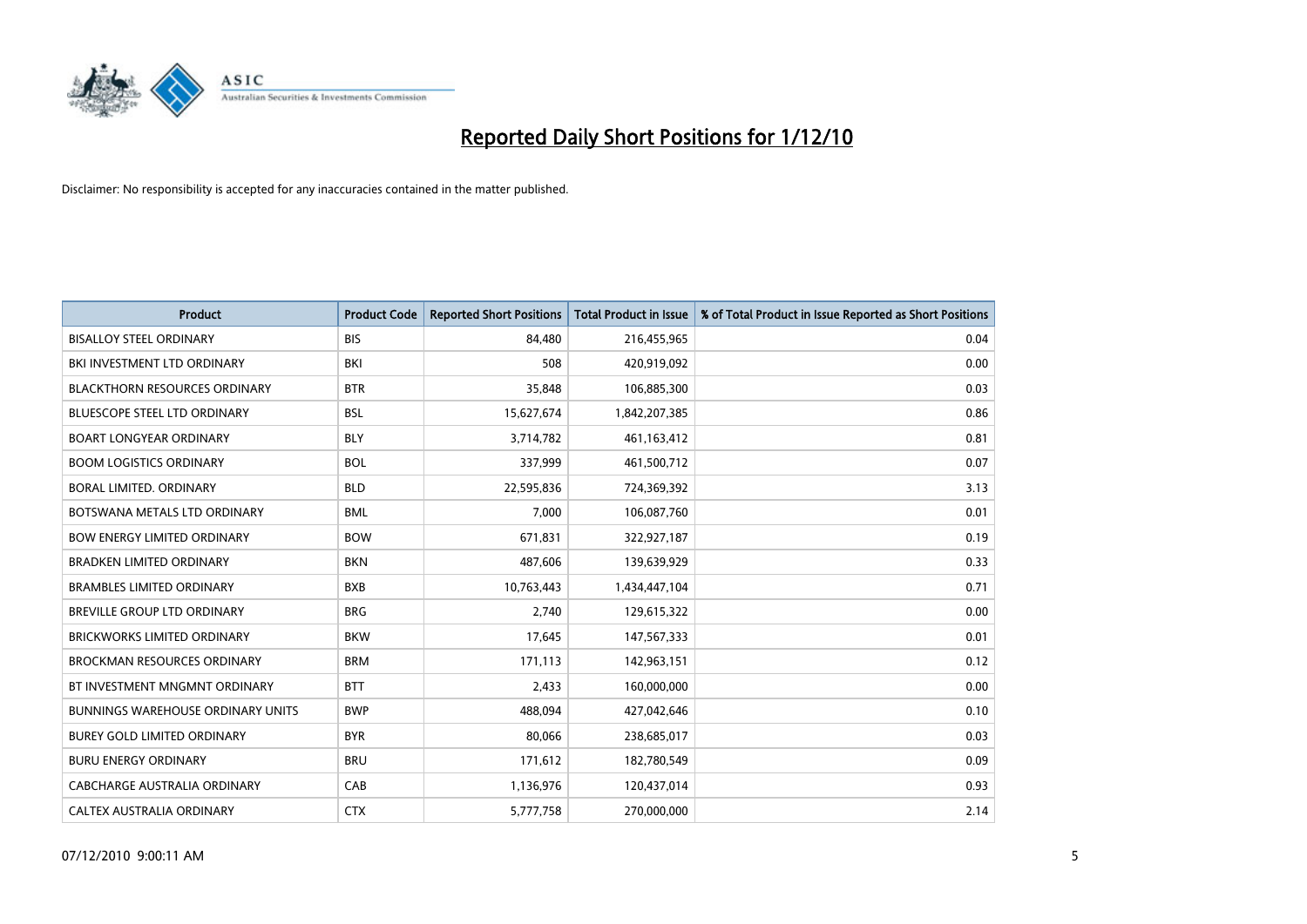

| <b>Product</b>                                | <b>Product Code</b> | <b>Reported Short Positions</b> | <b>Total Product in Issue</b> | % of Total Product in Issue Reported as Short Positions |
|-----------------------------------------------|---------------------|---------------------------------|-------------------------------|---------------------------------------------------------|
| <b>CAMPBELL BROTHERS ORDINARY</b>             | CPB                 | 110,005                         | 66,959,593                    | 0.17                                                    |
| CAPE LAMBERT RES LTD ORDINARY                 | <b>CFE</b>          | 2,489,639                       | 593,166,467                   | 0.41                                                    |
| <b>CARBON ENERGY ORDINARY</b>                 | <b>CNX</b>          | 484,814                         | 609,747,650                   | 0.07                                                    |
| CARDNO LIMITED ORDINARY                       | CDD                 | 18,150                          | 105,797,439                   | 0.01                                                    |
| CARNARVON PETROLEUM ORDINARY                  | <b>CVN</b>          | 757,913                         | 686,759,634                   | 0.11                                                    |
| CARNEGIE WAVE ENERGY ORDINARY                 | <b>CWE</b>          | 83.000                          | 565,237,627                   | 0.01                                                    |
| CARPATHIAN RESOURCES ORDINARY                 | <b>CPN</b>          | 75,000                          | 265,533,501                   | 0.03                                                    |
| CARPENTARIA EXP. LTD ORDINARY                 | CAP                 | 10,837                          | 94,171,301                    | 0.01                                                    |
| CARSALES.COM LTD ORDINARY                     | <b>CRZ</b>          | 2,328,644                       | 233,085,800                   | 1.00                                                    |
| CASH CONVERTERS ORD/DIV ACCESS                | CCV                 | 185,886                         | 379,761,025                   | 0.04                                                    |
| <b>CASPIAN OIL &amp; GAS ORDINARY</b>         | <b>CIG</b>          | 50,000                          | 1,331,500,513                 | 0.00                                                    |
| CATALPA RESOURCES ORDINARY                    | CAH                 | 119,870                         | 162,831,088                   | 0.07                                                    |
| <b>CEC GROUP LIMITED ORDINARY</b>             | <b>CEG</b>          | 1,750                           | 79,662,662                    | 0.00                                                    |
| <b>CELLNET GROUP ORDINARY</b>                 | <b>CLT</b>          | 1,342                           | 69,875,723                    | 0.00                                                    |
| CENTRAL PETROLEUM ORDINARY                    | <b>CTP</b>          | 11,455                          | 982,298,842                   | 0.00                                                    |
| <b>CENTRO PROPERTIES UNITS/ORD STAPLED</b>    | <b>CNP</b>          | 666,117                         | 972,414,514                   | 0.07                                                    |
| <b>CENTRO RETAIL GROUP STAPLED SECURITIES</b> | <b>CER</b>          | 693,819                         | 2,286,399,424                 | 0.02                                                    |
| CERAMIC FUEL CELLS ORDINARY                   | CFU                 | 140,326                         | 1,200,679,566                 | 0.01                                                    |
| <b>CFS RETAIL PROPERTY UNITS</b>              | <b>CFX</b>          | 31,393,221                      | 2,825,628,530                 | 1.11                                                    |
| CGA MINING LIMITED ORDINARY                   | CGX                 | 597                             | 333,265,726                   | 0.00                                                    |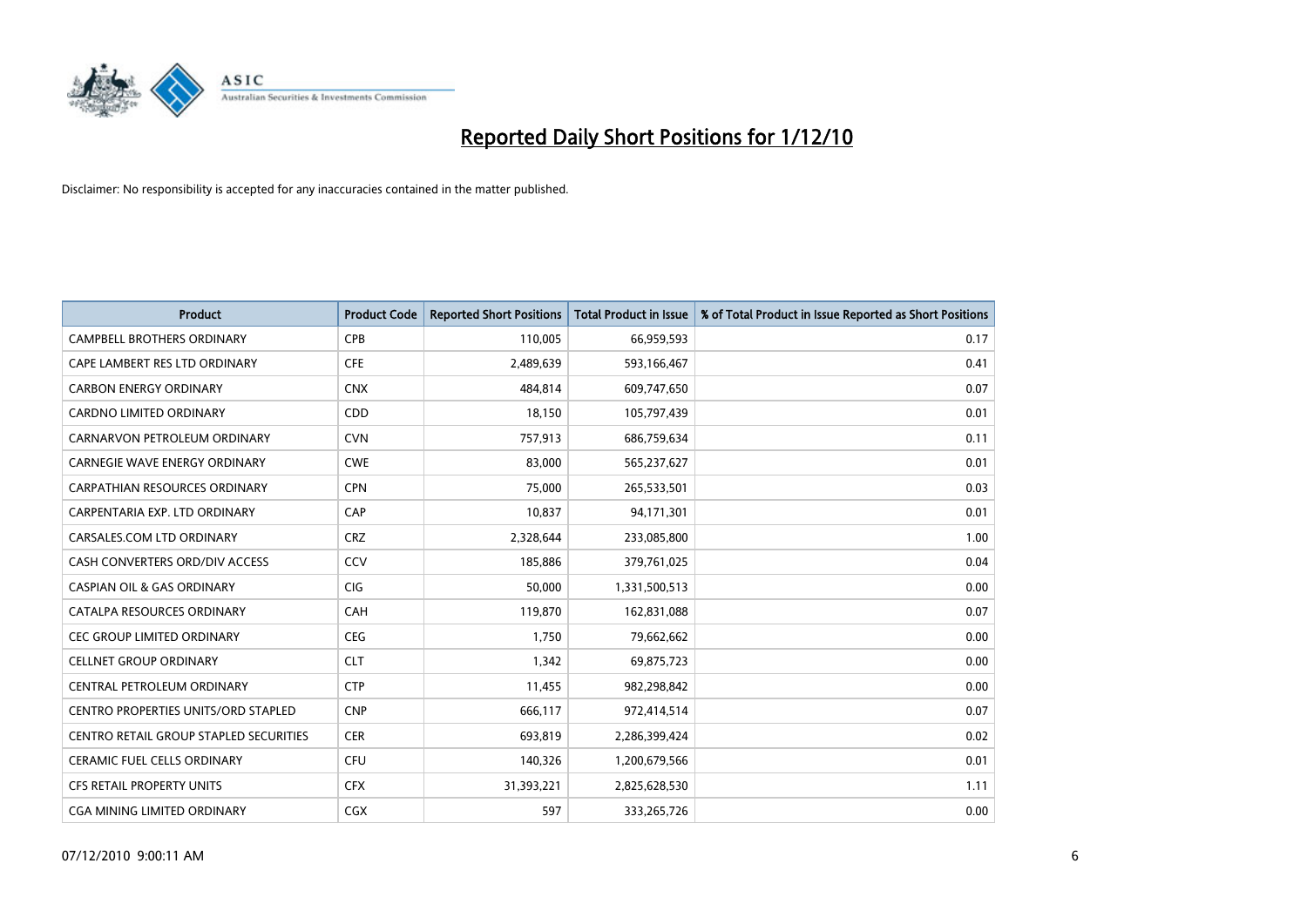

| <b>Product</b>                          | <b>Product Code</b> | <b>Reported Short Positions</b> | Total Product in Issue | % of Total Product in Issue Reported as Short Positions |
|-----------------------------------------|---------------------|---------------------------------|------------------------|---------------------------------------------------------|
| <b>CHALICE GOLD MINES ORDINARY</b>      | <b>CHN</b>          | 94,500                          | 211,455,886            | 0.04                                                    |
| CHALLENGER DIV.PRO. STAPLED UNITS       | <b>CDI</b>          | 111,633                         | 913,426,007            | 0.00                                                    |
| CHALLENGER INFRAST. STAPLED UNITS       | <b>CIF</b>          | 83,434                          | 316,223,785            | 0.02                                                    |
| <b>CHALLENGER LIMITED ORDINARY</b>      | CGF                 | 6,556,104                       | 502,403,359            | 1.29                                                    |
| <b>CHANDLER MACLEOD LTD ORDINARY</b>    | <b>CMG</b>          | 11,970                          | 422,031,685            | 0.00                                                    |
| CHARTER HALL GROUP STAPLED US PROHIBIT. | CHC                 | 739,850                         | 306,341,814            | 0.24                                                    |
| <b>CHARTER HALL OFFICE UNIT</b>         | COO                 | 808,450                         | 493,319,730            | 0.17                                                    |
| <b>CHARTER HALL RETAIL UNITS</b>        | <b>COR</b>          | 153,578                         | 305,810,723            | 0.04                                                    |
| CHEMGENEX PHARMACEUT ORDINARY           | <b>CXS</b>          | 195,195                         | 283,348,870            | 0.07                                                    |
| CITADEL RESOURCE GRP ORDINARY           | CGG                 | 1,689,252                       | 2,367,666,467          | 0.06                                                    |
| CITIGOLD CORP LTD ORDINARY              | <b>CTO</b>          | 2,070,886                       | 964,512,301            | 0.21                                                    |
| CLINUVEL PHARMACEUT. ORDINARY           | <b>CUV</b>          | 4,127                           | 30,344,956             | 0.01                                                    |
| <b>CLOUGH LIMITED ORDINARY</b>          | <b>CLO</b>          | 422.287                         | 770,906,269            | 0.05                                                    |
| <b>COAL &amp; ALLIED ORDINARY</b>       | <b>CNA</b>          | 10,623                          | 86,584,735             | 0.01                                                    |
| COAL OF AFRICA LTD ORDINARY             | <b>CZA</b>          | 1,148,013                       | 530,514,663            | 0.20                                                    |
| <b>COALSPUR MINES LTD ORDINARY</b>      | <b>CPL</b>          | 2,034,595                       | 482,857,575            | 0.42                                                    |
| COCA-COLA AMATIL ORDINARY               | <b>CCL</b>          | 3,605,552                       | 755,998,717            | 0.47                                                    |
| COCHLEAR LIMITED ORDINARY               | <b>COH</b>          | 933,890                         | 56,666,632             | 1.62                                                    |
| <b>COCKATOO COAL ORDINARY</b>           | <b>COK</b>          | 1,675,327                       | 970,036,951            | 0.17                                                    |
| <b>COEUR D'ALENE MINES. CDI 1:1</b>     | <b>CXC</b>          | 1,000                           | 3,255,019              | 0.03                                                    |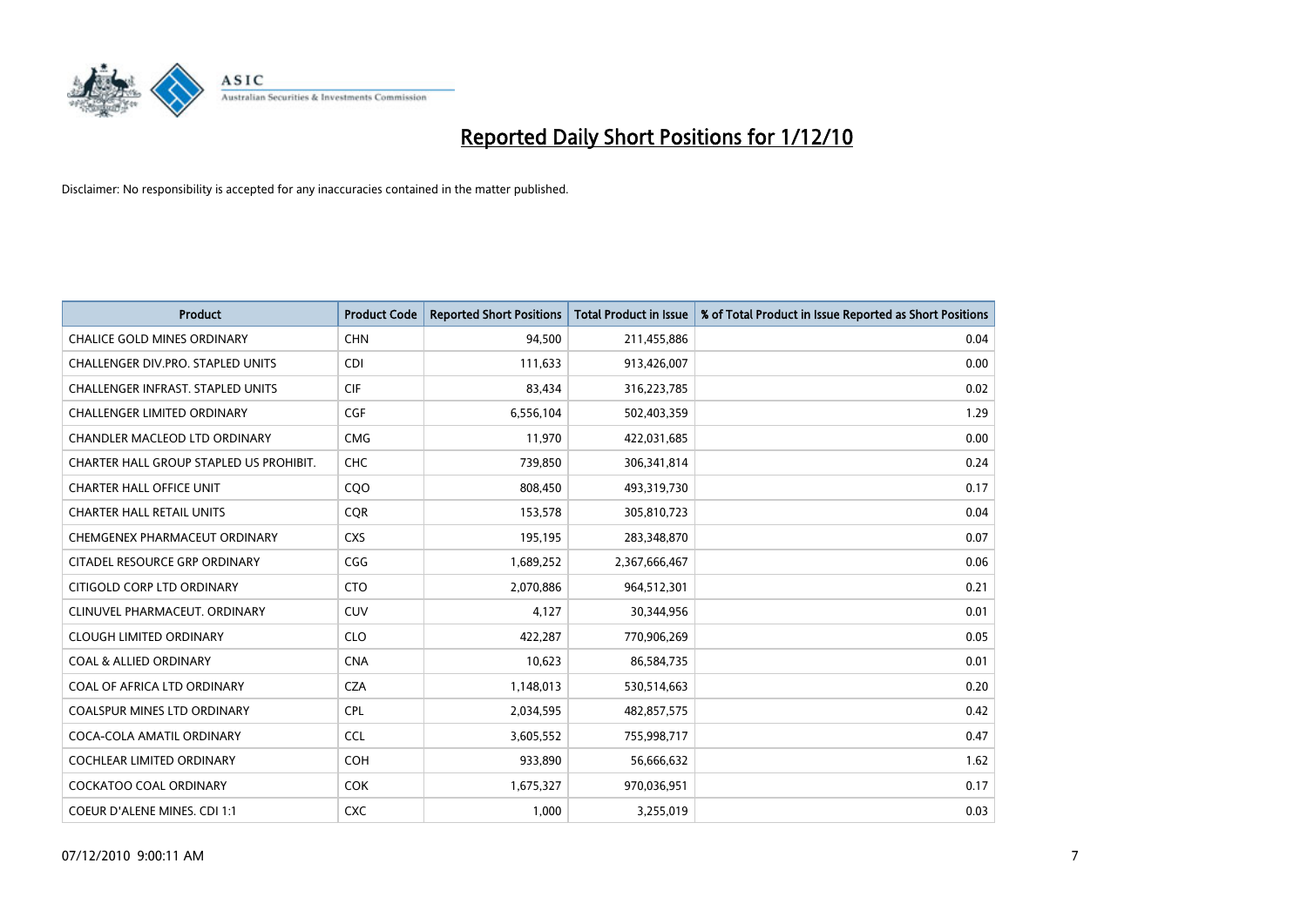

| <b>Product</b>                           | <b>Product Code</b> | <b>Reported Short Positions</b> | Total Product in Issue | % of Total Product in Issue Reported as Short Positions |
|------------------------------------------|---------------------|---------------------------------|------------------------|---------------------------------------------------------|
| <b>COFFEY INTERNATIONAL ORDINARY</b>     | <b>COF</b>          | 84,284                          | 130,211,293            | 0.06                                                    |
| COMMONWEALTH BANK, ORDINARY              | <b>CBA</b>          | 14,122,858                      | 1,548,882,074          | 0.90                                                    |
| <b>COMMONWEALTH PROP ORDINARY UNITS</b>  | <b>CPA</b>          | 25,506,962                      | 2,341,356,439          | 1.09                                                    |
| <b>COMPASS RESOURCES ORDINARY</b>        | <b>CMR</b>          | 101,480                         | 147,402,920            | 0.07                                                    |
| <b>COMPUTERSHARE LTD ORDINARY</b>        | CPU                 | 3,406,815                       | 555,664,059            | 0.59                                                    |
| <b>CONNECTEAST GROUP STAPLED</b>         | <b>CEU</b>          | 36,462,642                      | 3,940,145,951          | 0.91                                                    |
| CONQUEST MINING ORDINARY                 | CQT                 | 78,529                          | 583,241,478            | 0.01                                                    |
| CONSOLIDATED MEDIA. ORDINARY             | <b>CMJ</b>          | 3,939,470                       | 561,834,996            | 0.69                                                    |
| CONTANGO MICROCAP ORDINARY               | <b>CTN</b>          | 7,500                           | 145,708,783            | 0.01                                                    |
| <b>COOPER ENERGY LTD ORDINARY</b>        | <b>COE</b>          | 262,433                         | 292,576,001            | 0.09                                                    |
| <b>COPPER STRIKE LTD ORDINARY</b>        | <b>CSE</b>          | 714                             | 129,455,571            | 0.00                                                    |
| COUNT FINANCIAL ORDINARY                 | COU                 | 16,327                          | 262,212,976            | 0.01                                                    |
| <b>CRANE GROUP LIMITED ORDINARY</b>      | <b>CRG</b>          | 2,002,146                       | 79,110,667             | 2.49                                                    |
| <b>CROMWELL GROUP STAPLED SECURITIES</b> | <b>CMW</b>          | 194,536                         | 910,985,951            | 0.02                                                    |
| <b>CROWN LIMITED ORDINARY</b>            | <b>CWN</b>          | 2,297,789                       | 754,131,800            | 0.29                                                    |
| <b>CSG LIMITED ORDINARY</b>              | CSV                 | 492.330                         | 244,874,695            | 0.19                                                    |
| <b>CSL LIMITED ORDINARY</b>              | <b>CSL</b>          | 9,601,311                       | 547,982,913            | 1.75                                                    |
| <b>CSR LIMITED ORDINARY</b>              | <b>CSR</b>          | 7,212,537                       | 1,517,909,514          | 0.47                                                    |
| <b>CUDECO LIMITED ORDINARY</b>           | CDU                 | 746,409                         | 145,412,643            | 0.51                                                    |
| <b>CUSTOMERS LIMITED ORDINARY</b>        | CUS                 | 181,435                         | 134,869,357            | 0.13                                                    |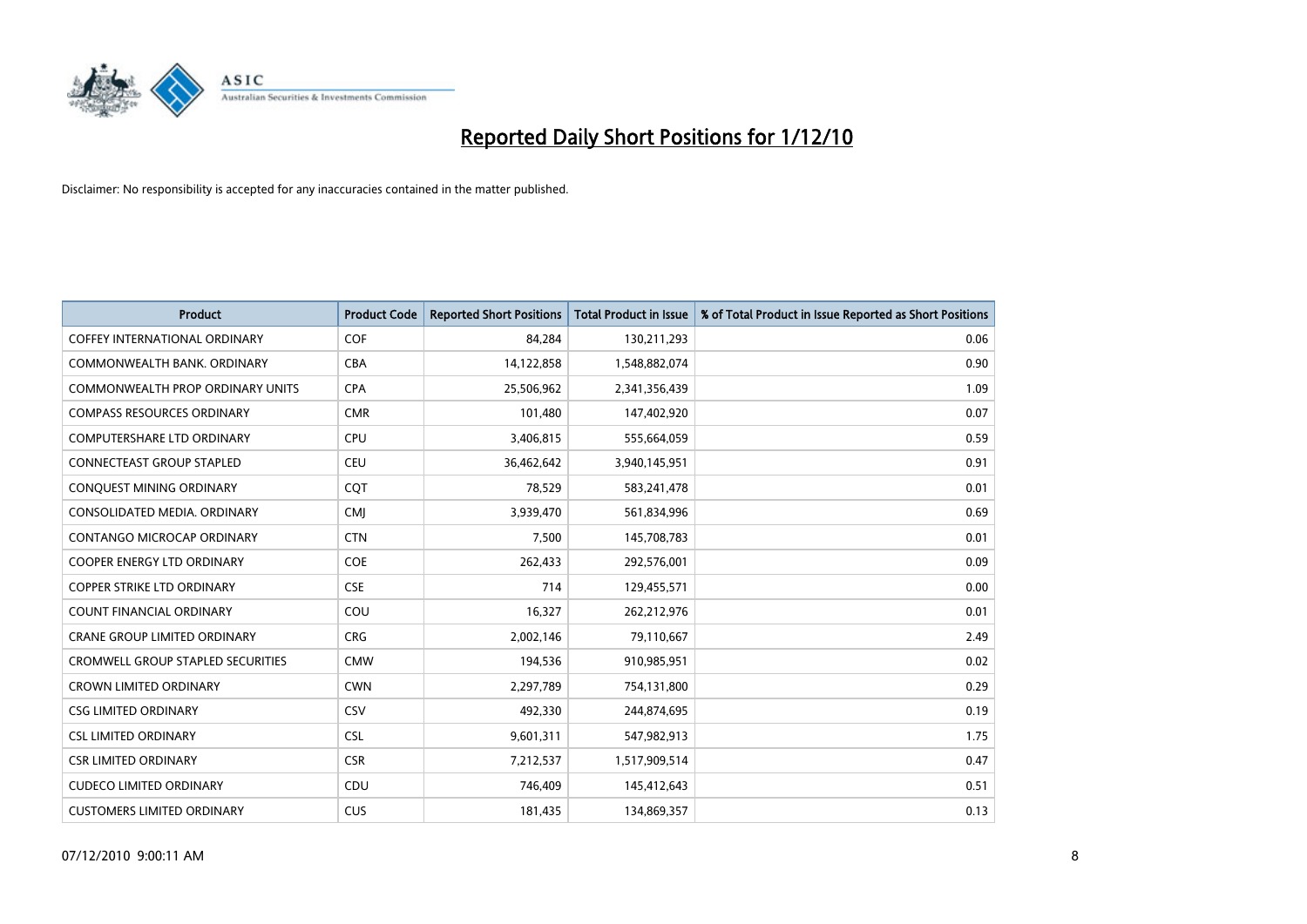

| <b>Product</b>                       | <b>Product Code</b> | <b>Reported Short Positions</b> | Total Product in Issue | % of Total Product in Issue Reported as Short Positions |
|--------------------------------------|---------------------|---------------------------------|------------------------|---------------------------------------------------------|
| DART ENERGY LTD ORDINARY             | <b>DTE</b>          | 2,289,727                       | 538,188,184            | 0.42                                                    |
| DAVID JONES LIMITED ORDINARY         | <b>DIS</b>          | 12,166,382                      | 514,034,694            | 2.36                                                    |
| <b>DECMIL GROUP LIMITED ORDINARY</b> | <b>DCG</b>          | 17,397                          | 123,804,568            | 0.01                                                    |
| DEEP YELLOW LIMITED ORDINARY         | <b>DYL</b>          | 152,525                         | 1,125,814,458          | 0.01                                                    |
| DEVINE LIMITED ORDINARY              | <b>DVN</b>          | 1,000                           | 634,918,223            | 0.00                                                    |
| DEXUS PROPERTY GROUP STAPLED UNITS   | <b>DXS</b>          | 13,210,063                      | 4,839,024,176          | 0.27                                                    |
| DISCOVERY METALS LTD ORDINARY        | <b>DML</b>          | 731,998                         | 347,502,585            | 0.20                                                    |
| DOMINION MINING ORDINARY             | <b>DOM</b>          | 67,199                          | 103,520,259            | 0.06                                                    |
| DOMINO PIZZA ENTERPR ORDINARY        | <b>DMP</b>          | 3                               | 68,407,674             | 0.00                                                    |
| DOWNER EDI LIMITED ORDINARY          | <b>DOW</b>          | 1,566,869                       | 343,178,483            | 0.44                                                    |
| DUET GROUP STAPLED US PROHIBIT.      | <b>DUE</b>          | 2,732,183                       | 887,304,690            | 0.31                                                    |
| <b>DULUXGROUP LIMITED ORDINARY</b>   | <b>DLX</b>          | 306,998                         | 366,992,120            | 0.07                                                    |
| DWS ADVANCED ORDINARY                | <b>DWS</b>          | 49.882                          | 132,362,763            | 0.04                                                    |
| DYESOL LIMITED ORDINARY              | <b>DYE</b>          | 340.000                         | 143,379,333            | 0.24                                                    |
| <b>EASTERN STAR GAS ORDINARY</b>     | ESG                 | 2,296,130                       | 991,567,041            | 0.22                                                    |
| EDT RETAIL TRUST UNITS               | <b>EDT</b>          | 99,457                          | 4,700,290,868          | 0.00                                                    |
| <b>ELDERS LIMITED ORDINARY</b>       | <b>ELD</b>          | 16,430,761                      | 448,598,480            | 3.65                                                    |
| ELDORADO GOLD CORP CDI 1:1           | EAU                 | 24,369                          | 20,934,663             | 0.12                                                    |
| ELIXIR PETROLEUM LTD ORDINARY        | <b>EXR</b>          | 324,400                         | 188,988,472            | 0.17                                                    |
| <b>EMECO HOLDINGS ORDINARY</b>       | <b>EHL</b>          | 96,936                          | 631,237,586            | 0.00                                                    |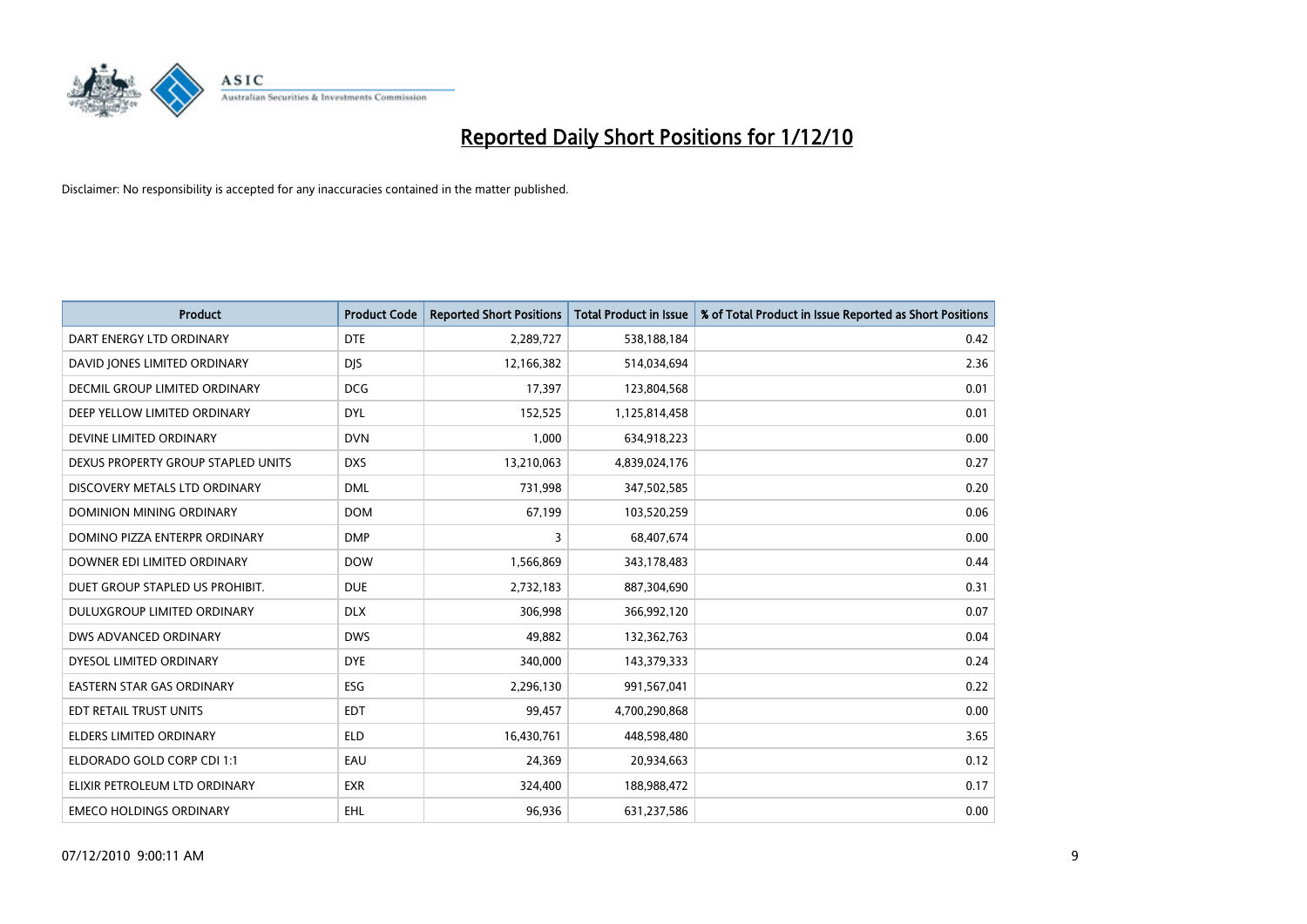

| <b>Product</b>                            | <b>Product Code</b> | <b>Reported Short Positions</b> | Total Product in Issue | % of Total Product in Issue Reported as Short Positions |
|-------------------------------------------|---------------------|---------------------------------|------------------------|---------------------------------------------------------|
| <b>ENERGY RESOURCES ORDINARY 'A'</b>      | <b>ERA</b>          | 1,184,014                       | 190,737,934            | 0.61                                                    |
| ENERGY WORLD CORPOR. ORDINARY             | <b>EWC</b>          | 543,301                         | 1,561,166,672          | 0.02                                                    |
| ENTEK ENERGY LTD ORDINARY                 | <b>ETE</b>          | 489,903                         | 287,692,535            | 0.17                                                    |
| ENTELLECT SOLUTIONS ORDINARY              | <b>ESN</b>          | 464,050                         | 1,740,334,200          | 0.03                                                    |
| <b>ENVESTRA LIMITED ORDINARY</b>          | <b>ENV</b>          | 1,603,396                       | 1,430,398,609          | 0.10                                                    |
| EQUINOX MINERALS LTD CHESS DEPOSITARY INT | EON                 | 3,476,902                       | 708,378,211            | 0.50                                                    |
| EVEREST FINANCIAL ORDINARY                | <b>EFG</b>          | 4,300                           | 251,442,316            | 0.00                                                    |
| EXTRACT RESOURCES ORDINARY                | <b>EXT</b>          | 603,936                         | 243,302,298            | 0.25                                                    |
| FAIRFAX MEDIA LTD ORDINARY                | <b>FXI</b>          | 273,845,839                     | 2,351,955,725          | 11.63                                                   |
| <b>FANTASTIC HOLDINGS ORDINARY</b>        | <b>FAN</b>          | 3,000                           | 102,693,495            | 0.00                                                    |
| FERRAUS LIMITED ORDINARY                  | <b>FRS</b>          | 1,376                           | 205,700,890            | 0.00                                                    |
| FISHER & PAYKEL APP. ORDINARY             | <b>FPA</b>          | 10,384,830                      | 724,235,162            | 1.44                                                    |
| FISHER & PAYKEL H. ORDINARY               | <b>FPH</b>          | 1,969,617                       | 517,444,890            | 0.38                                                    |
| FKP PROPERTY GROUP STAPLED SECURITIES     | <b>FKP</b>          | 3,894,687                       | 1,174,033,185          | 0.33                                                    |
| FLEETWOOD CORP ORDINARY                   | <b>FWD</b>          | 81,463                          | 57,281,484             | 0.14                                                    |
| FLETCHER BUILDING ORDINARY                | <b>FBU</b>          | 843.789                         | 611,250,393            | 0.13                                                    |
| FLEXIGROUP LIMITED ORDINARY               | <b>FXL</b>          | 36,446                          | 275,472,492            | 0.01                                                    |
| <b>FLIGHT CENTRE ORDINARY</b>             | <b>FLT</b>          | 2,473,784                       | 99,787,921             | 2.47                                                    |
| FLINDERS MINES LTD ORDINARY               | <b>FMS</b>          | 20,946,166                      | 1,820,149,571          | 1.15                                                    |
| FOCUS MINERALS LTD ORDINARY               | <b>FML</b>          | 10,143                          | 2,865,543,210          | 0.00                                                    |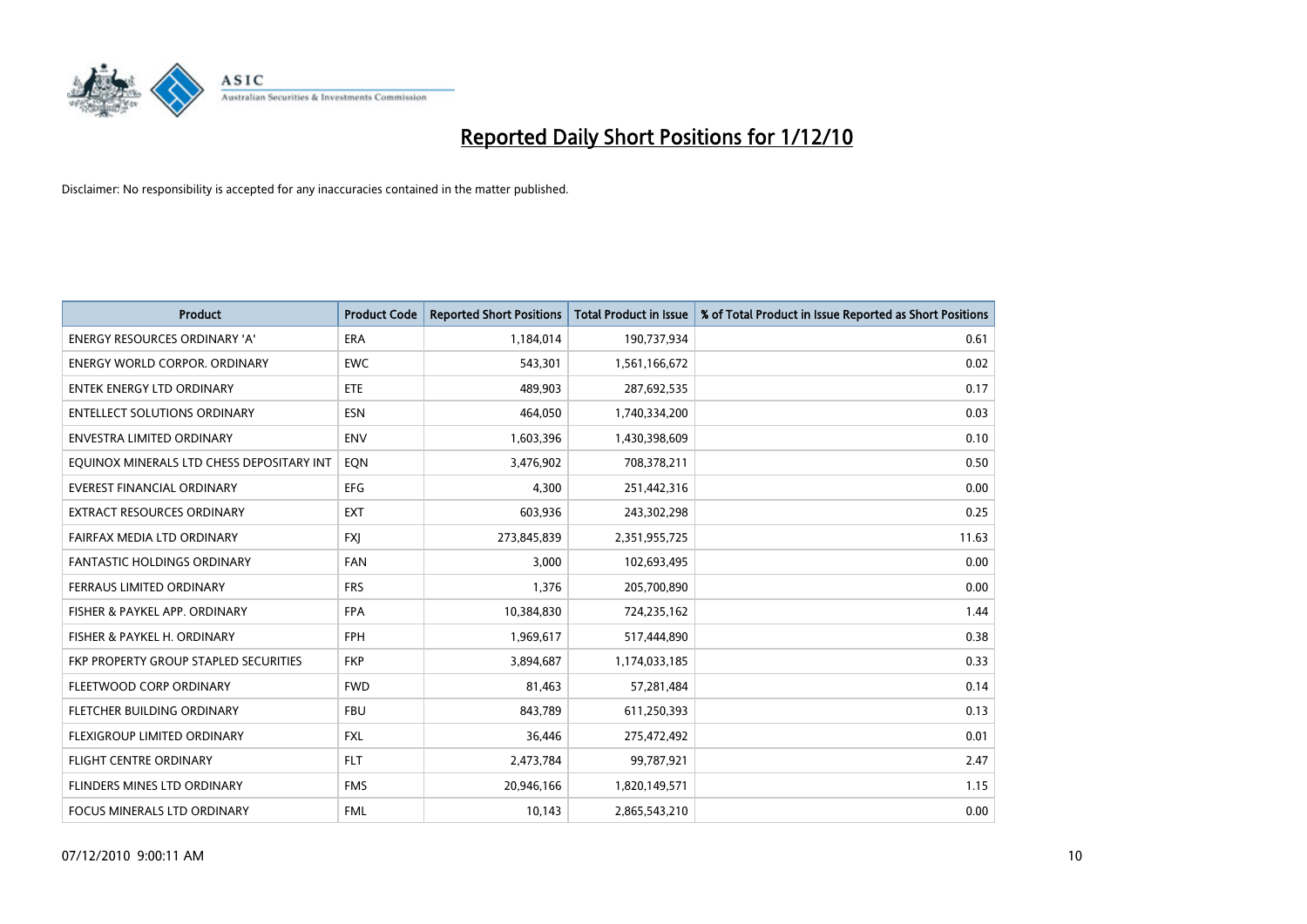

| <b>Product</b>                            | <b>Product Code</b> | <b>Reported Short Positions</b> | <b>Total Product in Issue</b> | % of Total Product in Issue Reported as Short Positions |
|-------------------------------------------|---------------------|---------------------------------|-------------------------------|---------------------------------------------------------|
| <b>FORGE GROUP LIMITED ORDINARY</b>       | <b>FGE</b>          |                                 | 82,844,014                    | 0.00                                                    |
| FORTE ENERGY NL ORDINARY                  | <b>FTE</b>          | 2,658,986                       | 582,658,031                   | 0.46                                                    |
| FORTESCUE METALS GRP ORDINARY             | <b>FMG</b>          | 9,503,827                       | 3,112,042,409                 | 0.30                                                    |
| <b>FOSTER'S GROUP ORDINARY</b>            | FGL                 | 4,483,521                       | 1,930,723,313                 | 0.23                                                    |
| FTD CORPORATION ORDINARY                  | <b>FTD</b>          | 8,088                           | 100,421,069                   | 0.01                                                    |
| <b>FUNTASTIC LIMITED ORDINARY</b>         | <b>FUN</b>          | 322,528                         | 340,997,682                   | 0.09                                                    |
| <b>G.U.D. HOLDINGS ORDINARY</b>           | GUD                 | 210,663                         | 68,426,721                    | 0.30                                                    |
| <b>G8 EDUCATION LIMITED ORDINARY</b>      | <b>GEM</b>          | 56,188                          | 150,304,537                   | 0.04                                                    |
| <b>GALAXY RESOURCES ORDINARY</b>          | <b>GXY</b>          | 531,430                         | 191,903,358                   | 0.27                                                    |
| <b>GEODYNAMICS LIMITED ORDINARY</b>       | GDY                 | 351,129                         | 293,047,456                   | 0.12                                                    |
| <b>GINDALBIE METALS LTD ORDINARY</b>      | <b>GBG</b>          | 10,323,695                      | 850,108,099                   | 1.20                                                    |
| <b>GIRALIA RESOURCES NL ORDINARY</b>      | <b>GIR</b>          | 298,071                         | 181,160,170                   | 0.16                                                    |
| <b>GLOBAL MINING ORDINARY</b>             | <b>GMI</b>          | 8,951                           | 191,820,968                   | 0.00                                                    |
| <b>GLOUCESTER COAL ORDINARY</b>           | GCL                 | 254,686                         | 140,447,062                   | 0.18                                                    |
| <b>GME RESOURCES LTD ORDINARY</b>         | <b>GME</b>          | 800                             | 302,352,750                   | 0.00                                                    |
| <b>GOLDEN GATE PETROL ORDINARY</b>        | GGP                 | 11,538                          | 1,067,159,955                 | 0.00                                                    |
| <b>GOLDEN WEST RESOURCE ORDINARY</b>      | GWR                 | 1,617                           | 164,606,127                   | 0.00                                                    |
| <b>GOODMAN FIELDER. ORDINARY</b>          | <b>GFF</b>          | 12,996,850                      | 1,380,386,438                 | 0.95                                                    |
| <b>GOODMAN GROUP STAPLED US PROHIBIT.</b> | <b>GMG</b>          | 4,634,156                       | 6,369,751,394                 | 0.07                                                    |
| <b>GPT GROUP STAPLED SEC.</b>             | GPT                 | 8,715,222                       | 1,855,529,431                 | 0.46                                                    |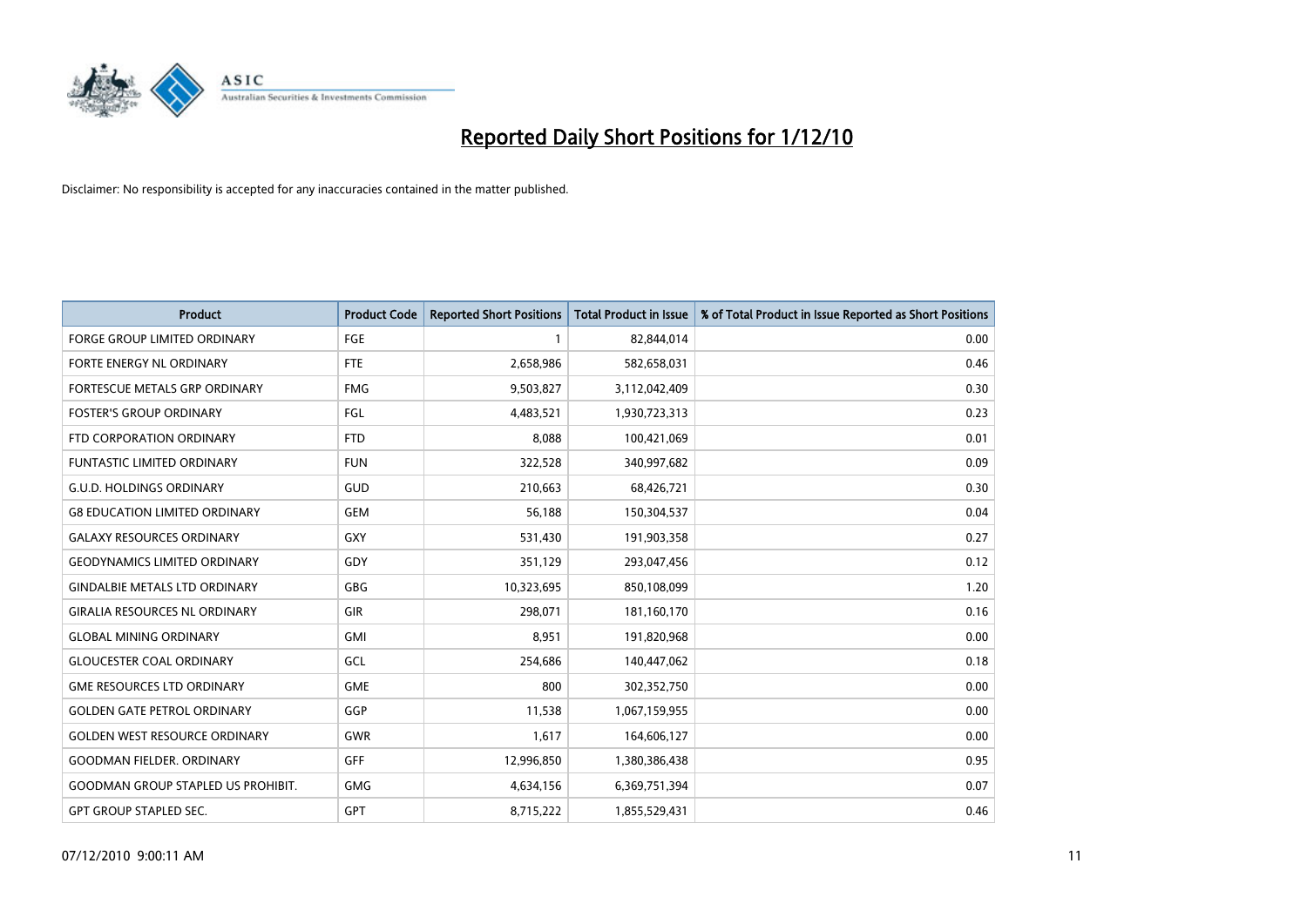

| <b>Product</b>                                   | <b>Product Code</b> | <b>Reported Short Positions</b> | <b>Total Product in Issue</b> | % of Total Product in Issue Reported as Short Positions |
|--------------------------------------------------|---------------------|---------------------------------|-------------------------------|---------------------------------------------------------|
| <b>GRAINCORP LIMITED A CLASS ORDINARY</b>        | <b>GNC</b>          | 339,306                         | 198,318,900                   | 0.17                                                    |
| <b>GRANGE RESOURCES. ORDINARY</b>                | <b>GRR</b>          | 1,497,076                       | 1,152,077,403                 | 0.13                                                    |
| <b>GREENLAND MIN EN LTD ORDINARY</b>             | GGG                 | 831,207                         | 275,070,502                   | 0.30                                                    |
| <b>GRYPHON MINERALS LTD ORDINARY</b>             | GRY                 | 13,144                          | 289,272,058                   | 0.00                                                    |
| <b>GUILDFORD COAL LTD ORDINARY</b>               | <b>GUF</b>          | 25,000                          | 212,083,334                   | 0.01                                                    |
| <b>GUINNESS PEAT GROUP. CHESS DEPOSITARY INT</b> | GPG                 | 55                              | 304,490,416                   | 0.00                                                    |
| <b>GUNNS LIMITED ORDINARY</b>                    | <b>GNS</b>          | 14,577,320                      | 806,734,892                   | 1.80                                                    |
| <b>GWA GROUP LTD ORDINARY</b>                    | <b>GWA</b>          | 3,060,199                       | 301,102,514                   | 1.00                                                    |
| HARVEY NORMAN ORDINARY                           | <b>HVN</b>          | 31,914,888                      | 1,062,316,784                 | 3.01                                                    |
| HASTIE GROUP LIMITED ORDINARY                    | <b>HST</b>          | 690,806                         | 239,781,419                   | 0.28                                                    |
| HASTINGS DIVERSIFIED STAPLED SECURITY            | <b>HDF</b>          | 361,445                         | 518,300,758                   | 0.05                                                    |
| <b>HEARTWARE INT INC CDI 35:1</b>                | <b>HIN</b>          | 272,008                         | 66,059,280                    | 0.41                                                    |
| <b>HENDERSON GROUP CDI 1:1</b>                   | <b>HGG</b>          | 5,747,001                       | 560,588,825                   | 1.01                                                    |
| HFA HOLDINGS LIMITED ORDINARY                    | <b>HFA</b>          | 1,820,937                       | 469,330,170                   | 0.38                                                    |
| <b>HIGHLANDS PACIFIC ORDINARY</b>                | <b>HIG</b>          | 2,382,805                       | 685,407,148                   | 0.35                                                    |
| HILLGROVE RES LTD ORDINARY                       | <b>HGO</b>          | 4,569,672                       | 540,803,911                   | 0.86                                                    |
| HILLS HOLDINGS LTD ORDINARY                      | <b>HIL</b>          | 27,804                          | 248,676,841                   | 0.00                                                    |
| HORIZON OIL LIMITED ORDINARY                     | <b>HZN</b>          | 3,239,479                       | 1,130,311,515                 | 0.28                                                    |
| HUNNU COAL LIMITED ORDINARY                      | <b>HUN</b>          | 206,559                         | 148,690,002                   | 0.14                                                    |
| ICON ENERGY LIMITED ORDINARY                     | <b>ICN</b>          | 67,000                          | 439,801,394                   | 0.02                                                    |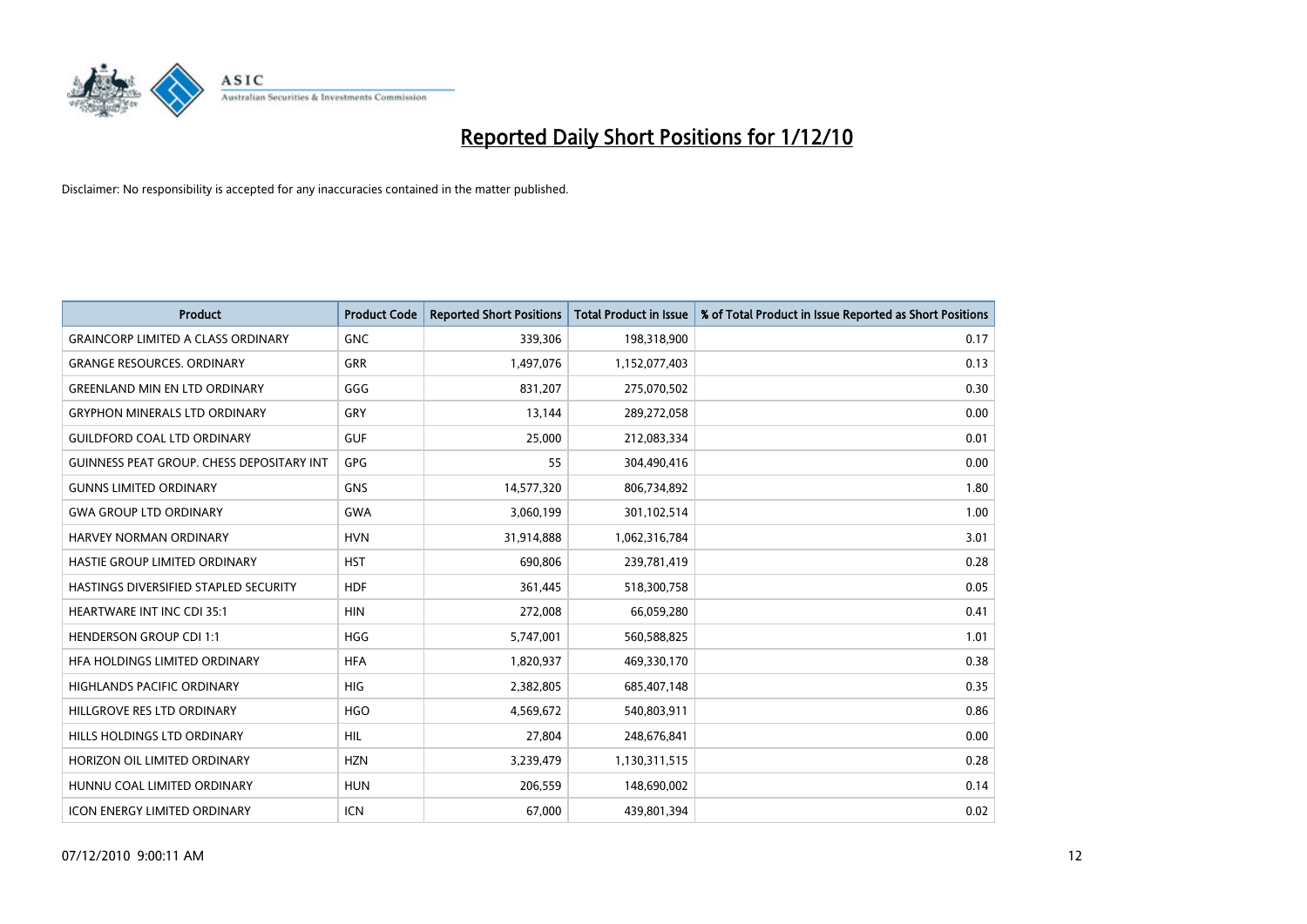

| <b>Product</b>                           | <b>Product Code</b> | <b>Reported Short Positions</b> | <b>Total Product in Issue</b> | % of Total Product in Issue Reported as Short Positions |
|------------------------------------------|---------------------|---------------------------------|-------------------------------|---------------------------------------------------------|
| <b>IINET LIMITED ORDINARY</b>            | <b>IIN</b>          | 1,383,607                       | 151,963,119                   | 0.90                                                    |
| ILUKA RESOURCES ORDINARY                 | ILU                 | 4,333,296                       | 418,700,517                   | 1.00                                                    |
| <b>IMDEX LIMITED ORDINARY</b>            | <b>IMD</b>          | 13,662                          | 197,047,128                   | 0.01                                                    |
| IMF (AUSTRALIA) LTD ORDINARY             | <b>IMF</b>          | 360,360                         | 122,496,819                   | 0.29                                                    |
| <b>IMPEDIMED LIMITED ORDINARY</b>        | <b>IPD</b>          | 48,792                          | 135,868,125                   | 0.04                                                    |
| <b>IMX RESOURCES LTD ORDINARY</b>        | <b>IXR</b>          | 20,000                          | 262,552,803                   | 0.01                                                    |
| <b>INCITEC PIVOT ORDINARY</b>            | <b>IPL</b>          | 2,141,874                       | 1,628,730,107                 | 0.11                                                    |
| INDEPENDENCE GROUP ORDINARY              | <b>IGO</b>          | 560,326                         | 135,600,972                   | 0.40                                                    |
| <b>INDOPHIL RESOURCES ORDINARY</b>       | <b>IRN</b>          | 400,536                         | 471,445,763                   | 0.08                                                    |
| <b>INDUSTREA LIMITED ORDINARY</b>        | IDL                 | 1,010,643                       | 363,878,295                   | 0.27                                                    |
| <b>INFIGEN ENERGY STAPLED SECURITIES</b> | <b>IFN</b>          | 5,505,983                       | 761,222,569                   | 0.72                                                    |
| ING INDUSTRIAL FUND UNITS                | <b>IIF</b>          | 2,197,433                       | 2,592,249,647                 | 0.08                                                    |
| ING OFFICE FUND STAPLED SECURITIES       | <b>IOF</b>          | 2,364,851                       | 2,729,071,212                 | 0.09                                                    |
| ING RE COM GROUP STAPLED SECURITIES      | <b>ILF</b>          | 9,075                           | 441,029,194                   | 0.00                                                    |
| <b>INSURANCE AUSTRALIA ORDINARY</b>      | IAG                 | 4,601,467                       | 2,079,034,021                 | 0.22                                                    |
| INTEGRA MINING LTD. ORDINARY             | <b>IGR</b>          | 3,023,569                       | 755,792,394                   | 0.38                                                    |
| INTOLL GROUP STAPLED SECURITIES          | <b>ITO</b>          | 3,652,423                       | 2,261,732,048                 | 0.15                                                    |
| <b>INTREPID MINES ORDINARY</b>           | <b>IAU</b>          | 3,229,321                       | 433,807,670                   | 0.74                                                    |
| <b>INVOCARE LIMITED ORDINARY</b>         | <b>IVC</b>          | 1,006,032                       | 102,421,288                   | 0.97                                                    |
| ION LIMITED ORDINARY                     | <b>ION</b>          | 164,453                         | 256,365,105                   | 0.06                                                    |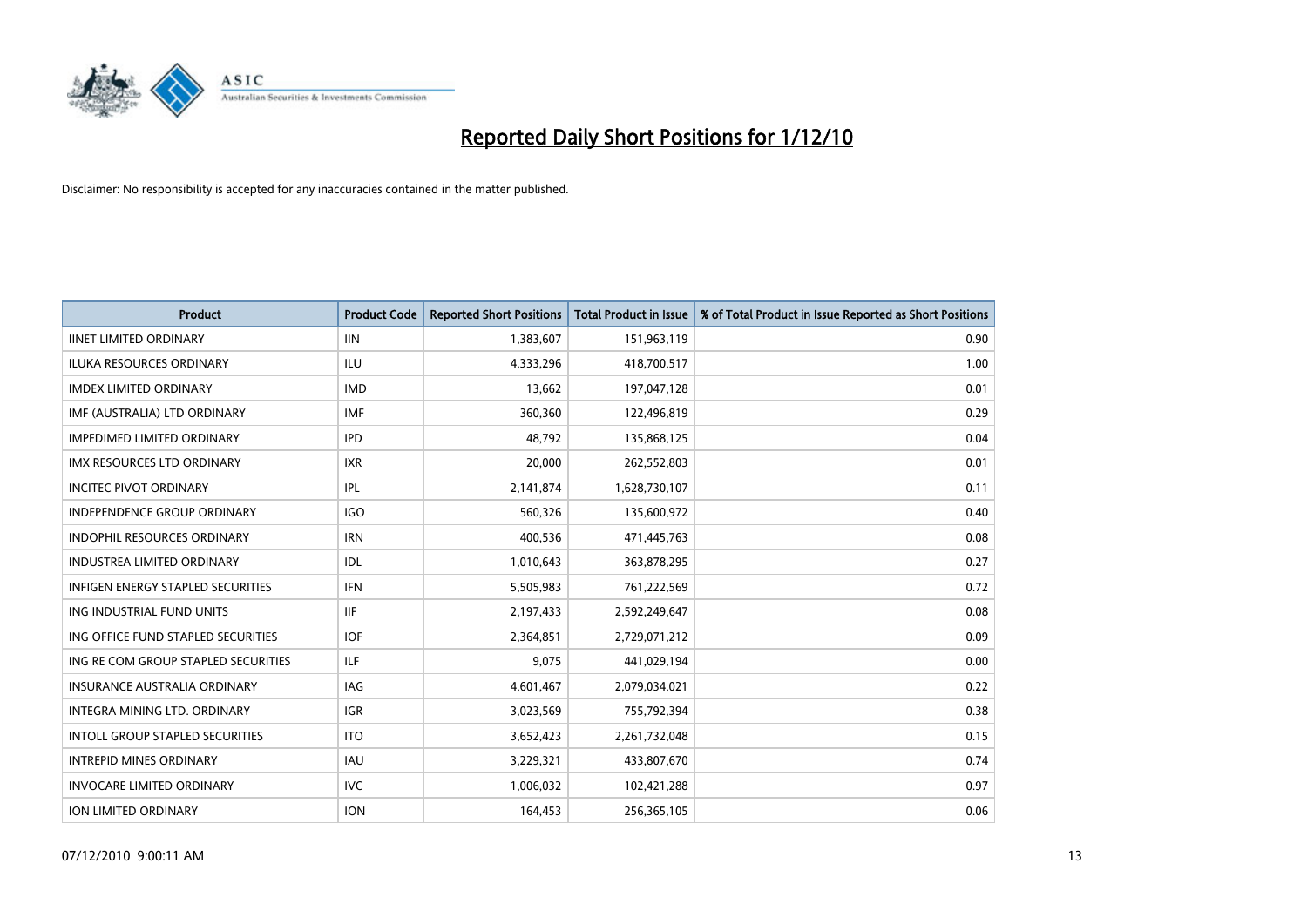

| <b>Product</b>                                  | <b>Product Code</b> | <b>Reported Short Positions</b> | <b>Total Product in Issue</b> | % of Total Product in Issue Reported as Short Positions |
|-------------------------------------------------|---------------------|---------------------------------|-------------------------------|---------------------------------------------------------|
| <b>IOOF HOLDINGS LTD ORDINARY</b>               | <b>IFL</b>          | 1,446,339                       | 229,794,395                   | 0.63                                                    |
| <b>IRESS MARKET TECH. ORDINARY</b>              | <b>IRE</b>          | 2,109,369                       | 126,018,142                   | 1.66                                                    |
| <b>IRON ORE HOLDINGS ORDINARY</b>               | <b>IOH</b>          | 16,197                          | 135,482,449                   | 0.01                                                    |
| ISHARES GLOBAL 100 CDI 1:1                      | 100                 | 4,631                           | 10,600,000                    | 0.04                                                    |
| <b>ISHARES MSCI EAFE CDI 1:1</b>                | <b>IVE</b>          | 75,419                          | 590,400,000                   | 0.01                                                    |
| <b>ISHARES MSCLEM MKTS CDL1:1</b>               | <b>IEM</b>          | 7,541                           | 425,700,000                   | 0.00                                                    |
| ISHARES S&P 500 CDI 1:1                         | <b>IVV</b>          | 629                             | 116,350,000                   | 0.00                                                    |
| ISHARES S&P ASIA 50 CDI 1:1                     | <b>IAA</b>          | 22,057                          | 1,700,000                     | 1.30                                                    |
| <b>ISOFT GROUP LIMITED ORDINARY</b>             | <b>ISF</b>          | 17,610,047                      | 1,070,595,874                 | 1.63                                                    |
| <b>IVANHOE AUSTRALIA ORDINARY</b>               | <b>IVA</b>          | 306.679                         | 418,410,103                   | 0.07                                                    |
| <b>JABIRU METALS LTD ORDINARY</b>               | <b>IML</b>          | 30,940                          | 552,619,180                   | 0.00                                                    |
| <b>JAMES HARDIE INDUST CHESS DEPOSITARY INT</b> | <b>IHX</b>          | 10,364,732                      | 435,772,324                   | 2.36                                                    |
| <b>JAMESON RESOURCES ORDINARY</b>               | <b>JAL</b>          | 1,600,000                       | 63,885,910                    | 2.50                                                    |
| <b>IB HI-FI LIMITED ORDINARY</b>                | <b>IBH</b>          | 9,056,571                       | 109,223,945                   | 8.28                                                    |
| KAGARA LTD ORDINARY                             | KZL                 | 3,094,184                       | 707,789,717                   | 0.42                                                    |
| KAROON GAS AUSTRALIA ORDINARY                   | <b>KAR</b>          | 149,092                         | 217,295,769                   | 0.06                                                    |
| KATHMANDU HOLD LTD ORDINARY                     | <b>KMD</b>          | 293,734                         | 200,000,000                   | 0.14                                                    |
| <b>KEYBRIDGE CAPITAL ORDINARY</b>               | <b>KBC</b>          | 5,999                           | 172,070,564                   | 0.00                                                    |
| KIMBERLEY METALS LTD ORDINARY                   | <b>KBL</b>          | 2,609                           | 161,356,672                   | 0.00                                                    |
| KINGSGATE CONSOLID. ORDINARY                    | <b>KCN</b>          | 1,627,591                       | 101,087,786                   | 1.60                                                    |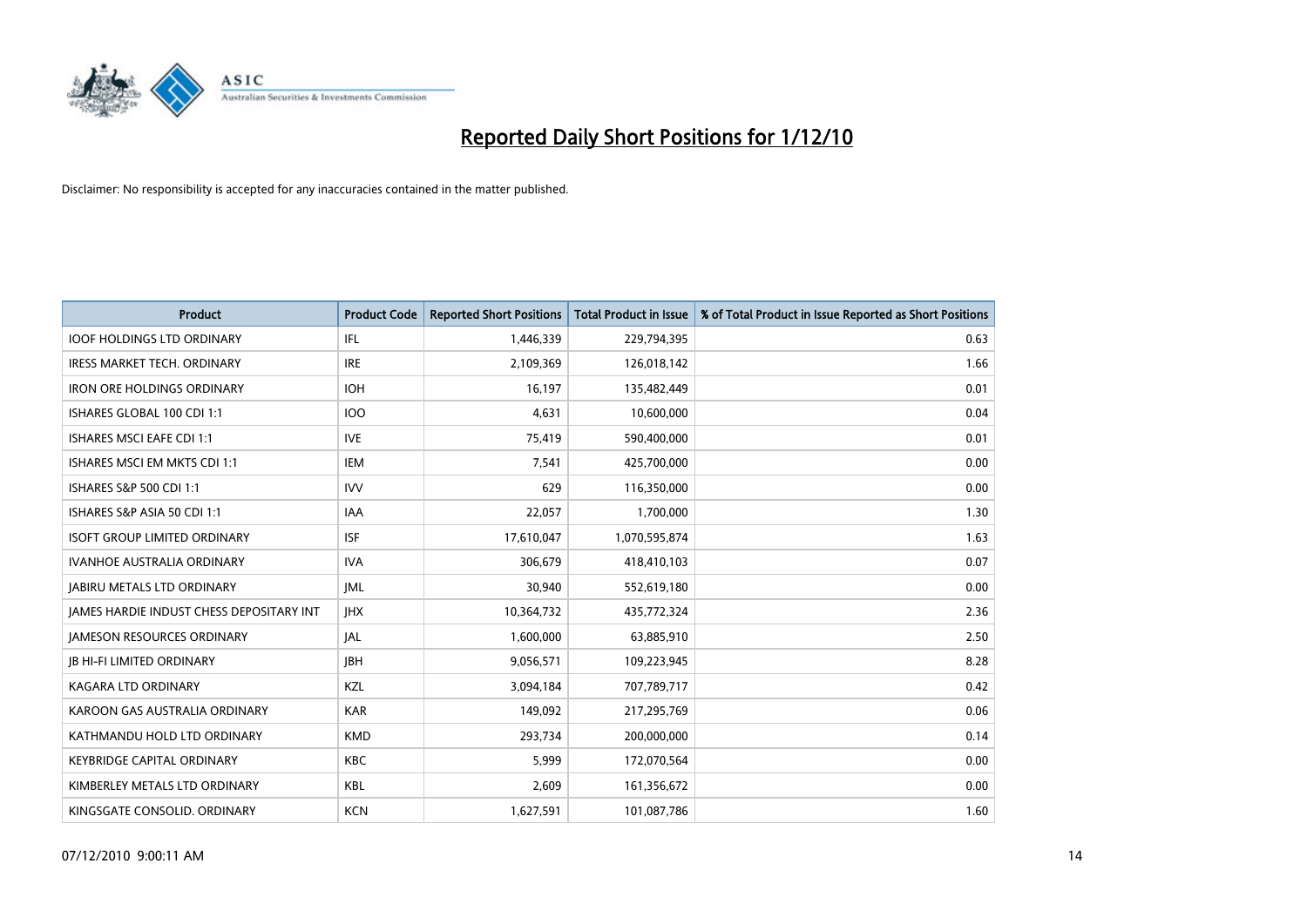

| <b>Product</b>                        | <b>Product Code</b> | <b>Reported Short Positions</b> | Total Product in Issue | % of Total Product in Issue Reported as Short Positions |
|---------------------------------------|---------------------|---------------------------------|------------------------|---------------------------------------------------------|
| LEIGHTON HOLDINGS ORDINARY            | LEI                 | 4,385,222                       | 300,869,799            | 1.46                                                    |
| LEND LEASE GROUP UNIT/ORD STAPLED     | LLC                 | 1,300,656                       | 565,558,754            | 0.24                                                    |
| LINC ENERGY LTD ORDINARY              | <b>LNC</b>          | 2,082,829                       | 497,460,572            | 0.41                                                    |
| LIQUEFIED NATURAL ORDINARY            | <b>LNG</b>          | 6,203                           | 213,339,015            | 0.00                                                    |
| LYNAS CORPORATION ORDINARY            | <b>LYC</b>          | 38,810,810                      | 1,656,999,093          | 2.33                                                    |
| MAC SERVICES (THE) ORDINARY           | <b>MSL</b>          | 72,524                          | 165,966,692            | 0.04                                                    |
| MACARTHUR COAL ORDINARY               | <b>MCC</b>          | 1,390,680                       | 299,476,903            | 0.46                                                    |
| <b>MACMAHON HOLDINGS ORDINARY</b>     | <b>MAH</b>          | 2,599,780                       | 733,711,705            | 0.35                                                    |
| MACQ ATLAS ROADS GRP ORDINARY STAPLED | <b>MOA</b>          | 1,083,164                       | 452,345,907            | 0.23                                                    |
| MACQUARIE GROUP LTD ORDINARY          | <b>MOG</b>          | 3,138,575                       | 345,881,588            | 0.89                                                    |
| MANTRA RESOURCES ORDINARY             | <b>MRU</b>          | 17,275                          | 130,229,188            | 0.01                                                    |
| MAP GROUP STAPLED US PROHIBIT.        | <b>MAP</b>          | 1,383,009                       | 1,861,210,782          | 0.07                                                    |
| <b>MARENGO MINING ORDINARY</b>        | <b>MGO</b>          | 13,896                          | 739,554,863            | 0.00                                                    |
| <b>MARION ENERGY ORDINARY</b>         | <b>MAE</b>          | 332,494                         | 429,822,043            | 0.08                                                    |
| MATRIX C & E LTD ORDINARY             | <b>MCE</b>          | 67,479                          | 72,964,098             | 0.09                                                    |
| MCMILLAN SHAKESPEARE ORDINARY         | <b>MMS</b>          | 240,652                         | 67,874,101             | 0.35                                                    |
| MCPHERSON'S LTD ORDINARY              | <b>MCP</b>          | 17,699                          | 71,651,758             | 0.02                                                    |
| MEDUSA MINING LTD ORDINARY            | <b>MML</b>          | 1,622,818                       | 187,793,911            | 0.86                                                    |
| MELBOURNE IT LIMITED ORDINARY         | MLB                 | 151,984                         | 80,031,955             | 0.19                                                    |
| MEO AUSTRALIA LTD ORDINARY            | <b>MEO</b>          | 1,445,174                       | 477,220,955            | 0.30                                                    |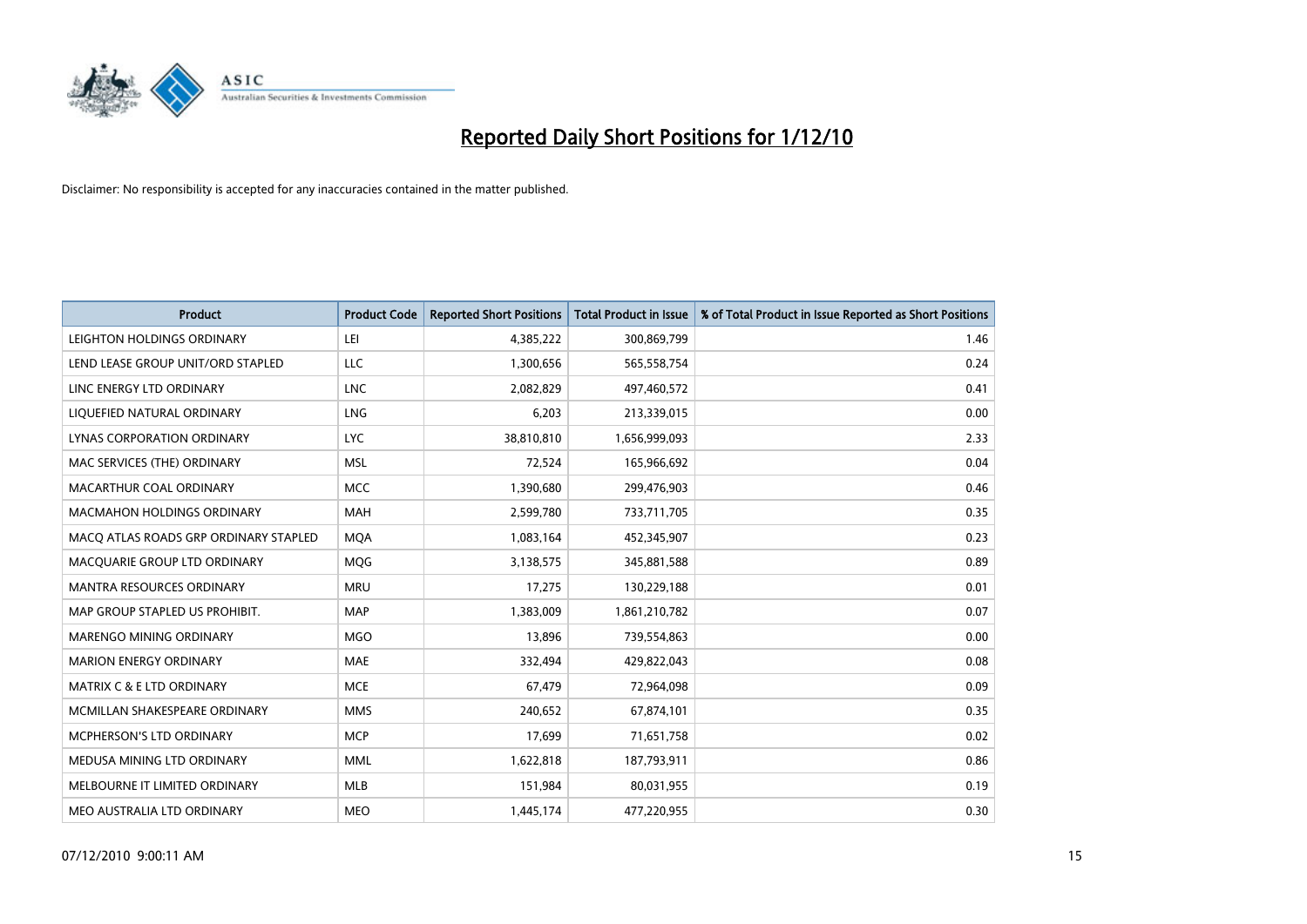

| <b>Product</b>                       | <b>Product Code</b> | <b>Reported Short Positions</b> | Total Product in Issue | % of Total Product in Issue Reported as Short Positions |
|--------------------------------------|---------------------|---------------------------------|------------------------|---------------------------------------------------------|
| <b>MERMAID MARINE ORDINARY</b>       | <b>MRM</b>          | 323,020                         | 213,383,546            | 0.14                                                    |
| MESOBLAST LIMITED ORDINARY           | <b>MSB</b>          | 275,586                         | 158,140,556            | 0.18                                                    |
| METALS X LIMITED ORDINARY            | <b>MLX</b>          | 881,784                         | 1,365,661,782          | 0.07                                                    |
| METCASH LIMITED ORDINARY             | <b>MTS</b>          | 22,999,988                      | 768,719,951            | 2.94                                                    |
| METGASCO LIMITED ORDINARY            | <b>MEL</b>          | 235,435                         | 252,234,135            | 0.09                                                    |
| METMINCO LIMITED ORDINARY            | <b>MNC</b>          | 941,992                         | 836,622,979            | 0.11                                                    |
| MICLYN EXP OFFSHR ORDINARY           | <b>MIO</b>          | 213,279                         | 271,700,000            | 0.08                                                    |
| MINARA RESOURCES ORDINARY            | <b>MRE</b>          | 6,130,824                       | 1,167,783,517          | 0.52                                                    |
| MINCOR RESOURCES NL ORDINARY         | <b>MCR</b>          | 361,635                         | 200,608,804            | 0.17                                                    |
| MINERAL DEPOSITS DEFERRED SETTLEMENT | <b>MDLDC</b>        | 199,992                         | 60,694,167             | 0.32                                                    |
| MINERAL RESOURCES. ORDINARY          | <b>MIN</b>          | 139,334                         | 168,029,485            | 0.08                                                    |
| MIRABELA NICKEL LTD ORDINARY         | <b>MBN</b>          | 8,994,185                       | 491,561,237            | 1.81                                                    |
| MIRVAC GROUP STAPLED SECURITIES      | <b>MGR</b>          | 7,000,316                       | 3,415,819,357          | 0.18                                                    |
| <b>MOLOPO ENERGY LTD ORDINARY</b>    | <b>MPO</b>          | 703,409                         | 250,972,584            | 0.27                                                    |
| MONADELPHOUS GROUP ORDINARY          | <b>MND</b>          | 491,797                         | 87,521,827             | 0.55                                                    |
| MORTGAGE CHOICE LTD ORDINARY         | <b>MOC</b>          | 7,482                           | 119,948,255            | 0.01                                                    |
| MOUNT GIBSON IRON ORDINARY           | <b>MGX</b>          | 2,836,983                       | 1,082,570,693          | 0.26                                                    |
| MURCHISON METALS LTD ORDINARY        | <b>MMX</b>          | 9,390,570                       | 435,884,268            | 2.14                                                    |
| <b>MYER HOLDINGS LTD ORDINARY</b>    | <b>MYR</b>          | 16,765,664                      | 582,097,884            | 2.86                                                    |
| MYSTATE LIMITED ORDINARY             | <b>MYS</b>          | 1,400                           | 67,439,158             | 0.00                                                    |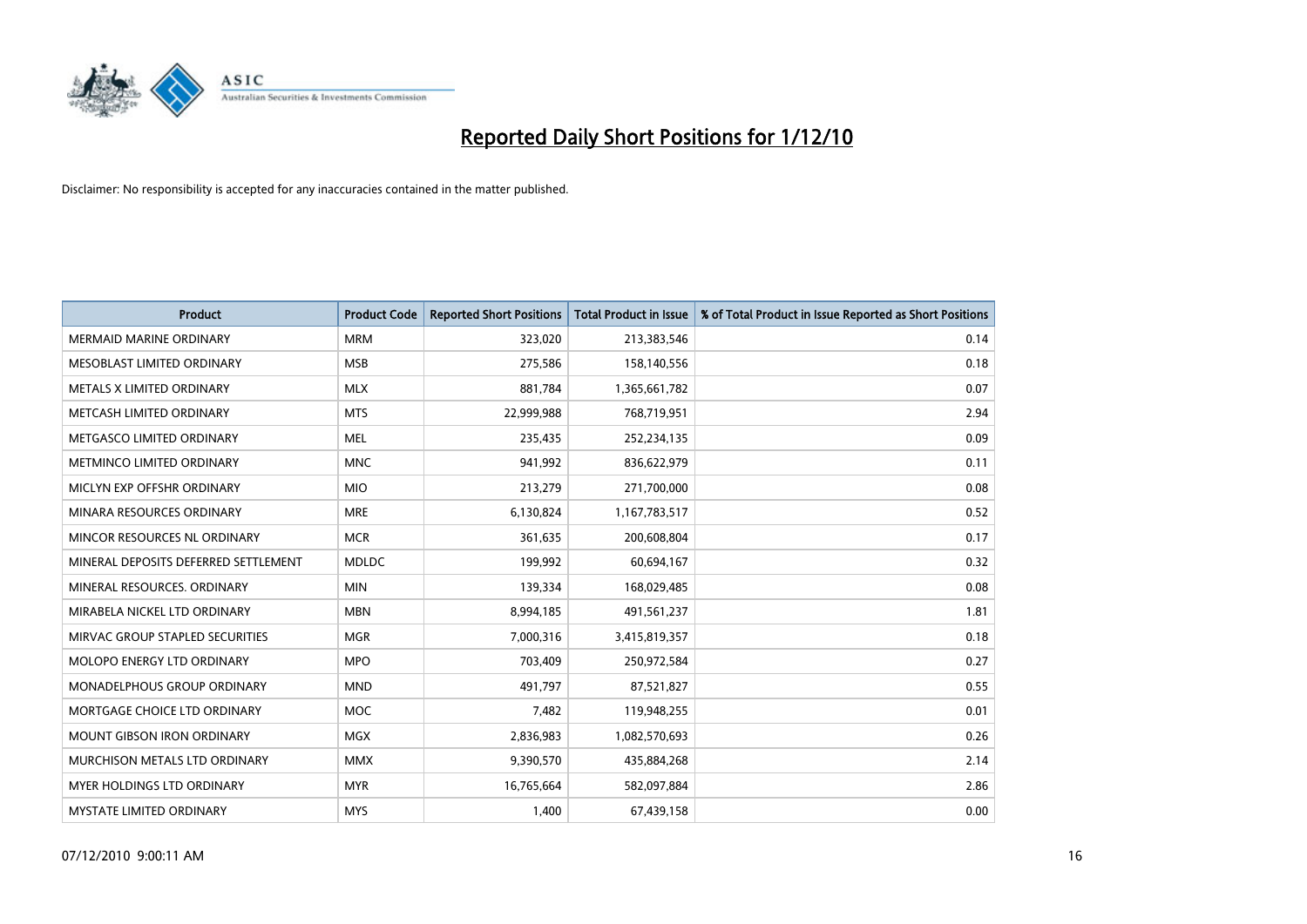

| <b>Product</b>                | <b>Product Code</b> | <b>Reported Short Positions</b> | <b>Total Product in Issue</b> | % of Total Product in Issue Reported as Short Positions |
|-------------------------------|---------------------|---------------------------------|-------------------------------|---------------------------------------------------------|
| NATIONAL AUST. BANK ORDINARY  | <b>NAB</b>          | 9,660,919                       | 2,137,640,047                 | 0.44                                                    |
| NATURAL FUEL LIMITED ORDINARY | <b>NFL</b>          |                                 | 721,912                       | 0.00                                                    |
| NAVITAS LIMITED ORDINARY      | <b>NVT</b>          | 1,955,898                       | 342,450,567                   | 0.57                                                    |
| NEPTUNE MARINE ORDINARY       | <b>NMS</b>          | 2,024,949                       | 442,245,734                   | 0.45                                                    |
| NEW HOPE CORPORATION ORDINARY | <b>NHC</b>          | 628,660                         | 830,230,549                   | 0.07                                                    |
| NEWCREST MINING ORDINARY      | <b>NCM</b>          | 3,460,956                       | 765,211,675                   | 0.42                                                    |
| NEWS CORP A NON-VOTING CDI    | <b>NWSLV</b>        | 534,608                         | 1,828,204,254                 | 0.03                                                    |
| NEWS CORP B VOTING CDI        | <b>NWS</b>          | 7,390,841                       | 798,520,953                   | 0.92                                                    |
| NEXBIS LIMITED ORDINARY       | <b>NBS</b>          | 63,733                          | 798,356,704                   | 0.01                                                    |
| NEXUS ENERGY LIMITED ORDINARY | <b>NXS</b>          | 6,567,075                       | 1,020,257,304                 | 0.65                                                    |
| NIB HOLDINGS LIMITED ORDINARY | <b>NHF</b>          | 6,895                           | 495,294,322                   | 0.00                                                    |
| NICK SCALI LIMITED ORDINARY   | <b>NCK</b>          | 35,846                          | 81,000,000                    | 0.04                                                    |
| NIDO PETROLEUM ORDINARY       | <b>NDO</b>          | 53,463                          | 1,266,550,321                 | 0.00                                                    |
| NKWE PLATINUM 10C US COMMON   | <b>NKP</b>          | 240,577                         | 559,651,184                   | 0.05                                                    |
| NORTHERN CREST ORDINARY       | <b>NOC</b>          | 24,345                          | 116,074,781                   | 0.02                                                    |
| NORTHERN IRON LTD ORDINARY    | <b>NFE</b>          | 1,375,431                       | 336,035,503                   | 0.40                                                    |
| NORTHERN MINING ORDINARY      | <b>NMI</b>          | 81,000                          | 218,168,822                   | 0.04                                                    |
| NOVOGEN LIMITED ORDINARY      | <b>NRT</b>          | 56,449                          | 102,125,894                   | 0.06                                                    |
| NRW HOLDINGS LIMITED ORDINARY | <b>NWH</b>          | 1,872,399                       | 251,223,000                   | 0.73                                                    |
| NUFARM LIMITED ORDINARY       | <b>NUF</b>          | 3,621,431                       | 261,775,731                   | 1.37                                                    |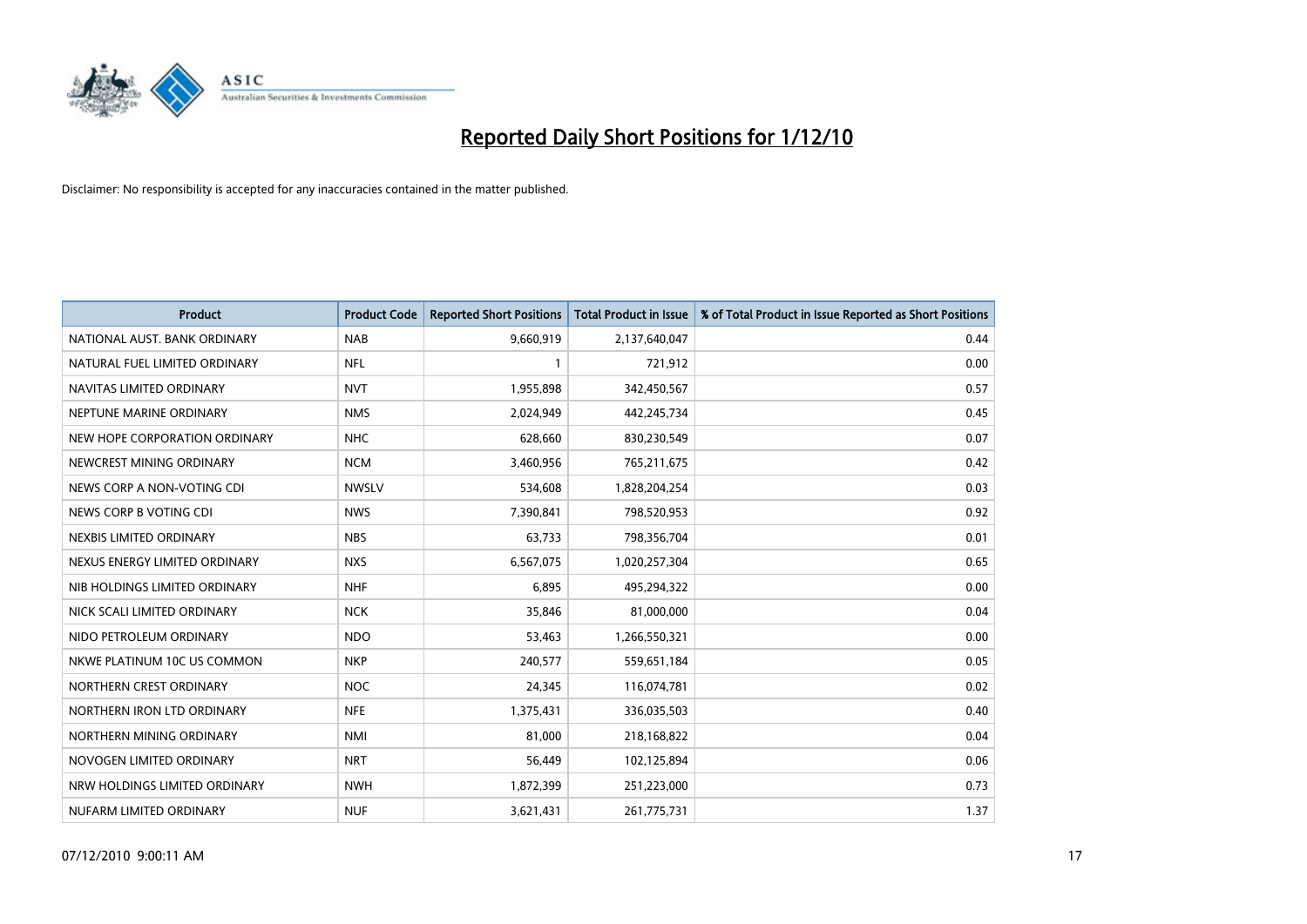

| <b>Product</b>                          | <b>Product Code</b> | <b>Reported Short Positions</b> | <b>Total Product in Issue</b> | % of Total Product in Issue Reported as Short Positions |
|-----------------------------------------|---------------------|---------------------------------|-------------------------------|---------------------------------------------------------|
| NUPLEX INDUSTRIES ORDINARY              | <b>NPX</b>          | 77,095                          | 195,060,783                   | 0.04                                                    |
| NYOTA MINERALS LTD ORDINARY             | <b>NYO</b>          | 1,100,000                       | 453,310,583                   | 0.24                                                    |
| OAKTON LIMITED ORDINARY                 | <b>OKN</b>          | 563,105                         | 93,674,235                    | 0.60                                                    |
| OCEANAGOLD CORP. CHESS DEPOSITARY INT   | OGC                 | 338,893                         | 261,897,612                   | 0.13                                                    |
| OCEANIA CAPITAL LTD ORDINARY            | <b>OCP</b>          | 2,500                           | 91,921,295                    | 0.00                                                    |
| OIL SEARCH LTD ORDINARY                 | OSH                 | 20,288,907                      | 1,312,888,303                 | 1.52                                                    |
| OM HOLDINGS LIMITED ORDINARY            | <b>OMH</b>          | 1,242,038                       | 503,085,150                   | 0.25                                                    |
| <b>ONESTEEL LIMITED ORDINARY</b>        | OST                 | 2,244,262                       | 1,334,683,421                 | 0.16                                                    |
| ORICA LIMITED ORDINARY                  | ORI                 | 1,272,671                       | 362,100,430                   | 0.33                                                    |
| ORIGIN ENERGY ORDINARY                  | <b>ORG</b>          | 5,963,557                       | 884,493,012                   | 0.65                                                    |
| OROCOBRE LIMITED ORDINARY               | <b>ORE</b>          | 26,761                          | 91,181,996                    | 0.03                                                    |
| OROTONGROUP LIMITED ORDINARY            | ORL                 | 6,367                           | 40,880,902                    | 0.02                                                    |
| OTTO ENERGY LIMITED ORDINARY            | <b>OEL</b>          | 109,204                         | 1,134,540,071                 | 0.01                                                    |
| OZ MINERALS ORDINARY                    | OZL                 | 25,354,038                      | 3,238,546,504                 | 0.76                                                    |
| <b>PACIFIC BRANDS ORDINARY</b>          | <b>PBG</b>          | 3,548,223                       | 931,386,248                   | 0.39                                                    |
| PALADIN ENERGY LTD ORDINARY             | <b>PDN</b>          | 24,116,154                      | 725,357,086                   | 3.28                                                    |
| PANAUST LIMITED ORDINARY                | <b>PNA</b>          | 9,635,784                       | 2,955,176,819                 | 0.32                                                    |
| PANORAMIC RESOURCES ORDINARY            | PAN                 | 1,198,080                       | 206,075,342                   | 0.59                                                    |
| PAPERLINX LIMITED ORDINARY              | <b>PPX</b>          | 12,774,374                      | 603,580,761                   | 2.10                                                    |
| PAPERLINX SPS TRUST STEP UP PERP. PREF. | <b>PXUPA</b>        | 5,000                           | 2,850,000                     | 0.18                                                    |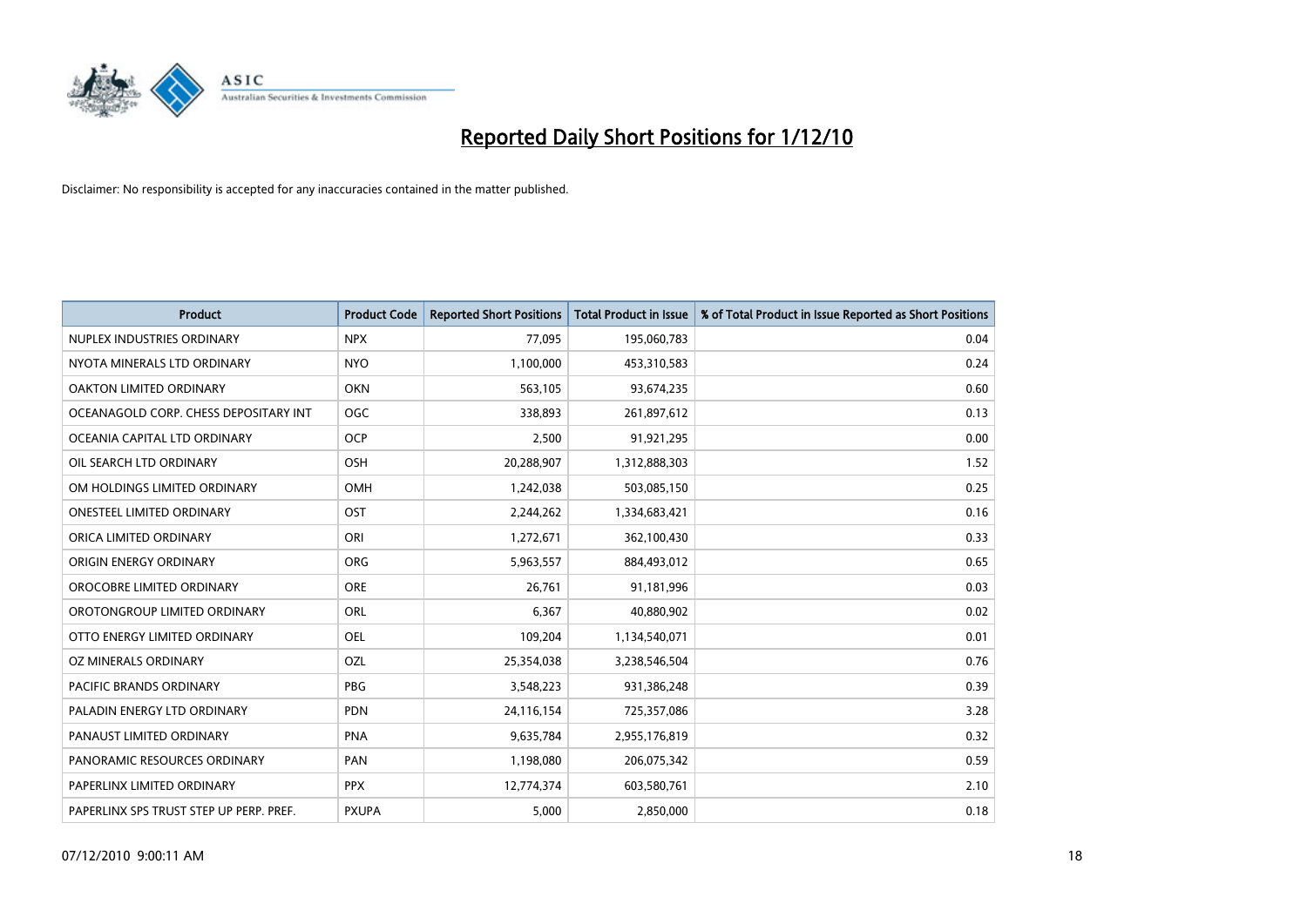

| <b>Product</b>                       | <b>Product Code</b> | <b>Reported Short Positions</b> | <b>Total Product in Issue</b> | % of Total Product in Issue Reported as Short Positions |
|--------------------------------------|---------------------|---------------------------------|-------------------------------|---------------------------------------------------------|
| PATTIES FOODS LTD ORDINARY           | PFL                 |                                 | 138,908,853                   | 0.00                                                    |
| PEAK RESOURCES ORDINARY              | <b>PEK</b>          | 110,126                         | 127,841,866                   | 0.09                                                    |
| PEET LIMITED ORDINARY                | <b>PPC</b>          | 205,293                         | 302,965,804                   | 0.07                                                    |
| PENINSULA ENERGY LTD ORDINARY        | <b>PEN</b>          | 5,000                           | 1,641,797,877                 | 0.00                                                    |
| PERILYA LIMITED ORDINARY             | PEM                 | 999,731                         | 526,075,563                   | 0.19                                                    |
| PERPETUAL LIMITED ORDINARY           | PPT                 | 1,922,765                       | 43,692,215                    | 4.41                                                    |
| PERSEUS MINING LTD ORDINARY          | PRU                 | 1,077,683                       | 421,517,088                   | 0.25                                                    |
| PETSEC ENERGY ORDINARY               | <b>PSA</b>          | 223,332                         | 231,283,622                   | 0.10                                                    |
| PHARMAXIS LTD ORDINARY               | <b>PXS</b>          | 1,201,176                       | 226,097,684                   | 0.53                                                    |
| PHOTON GROUP LTD ORDINARY            | PGA                 | 250,510                         | 1,540,543,357                 | 0.02                                                    |
| PIKE RIVER COAL ORDINARY             | <b>PRC</b>          | 257,595                         | 405,513,933                   | 0.06                                                    |
| PLATINUM ASSET ORDINARY              | <b>PTM</b>          | 2,972,890                       | 561,347,878                   | 0.51                                                    |
| PLATINUM AUSTRALIA ORDINARY          | PLA                 | 8,438,802                       | 368,172,255                   | 2.28                                                    |
| PLATINUM CAPITAL LTD ORDINARY        | <b>PMC</b>          |                                 | 163,732,888                   | 0.00                                                    |
| PLUTON RESOURCES ORDINARY            | <b>PLV</b>          | 73,657                          | 179,457,362                   | 0.04                                                    |
| PMP LIMITED ORDINARY                 | <b>PMP</b>          | 157,263                         | 335,338,483                   | 0.04                                                    |
| PORT BOUVARD LIMITED ORDINARY        | PBD                 | 6,754                           | 593,868,295                   | 0.00                                                    |
| PREMIER INVESTMENTS ORDINARY         | <b>PMV</b>          | 130,454                         | 155,030,045                   | 0.08                                                    |
| PRIMARY HEALTH CARE ORDINARY         | <b>PRY</b>          | 10,144,220                      | 495,978,188                   | 2.04                                                    |
| PRIME INFR GROUP. STAPLED SECURITIES | PIH                 | 837,199                         | 351,776,795                   | 0.24                                                    |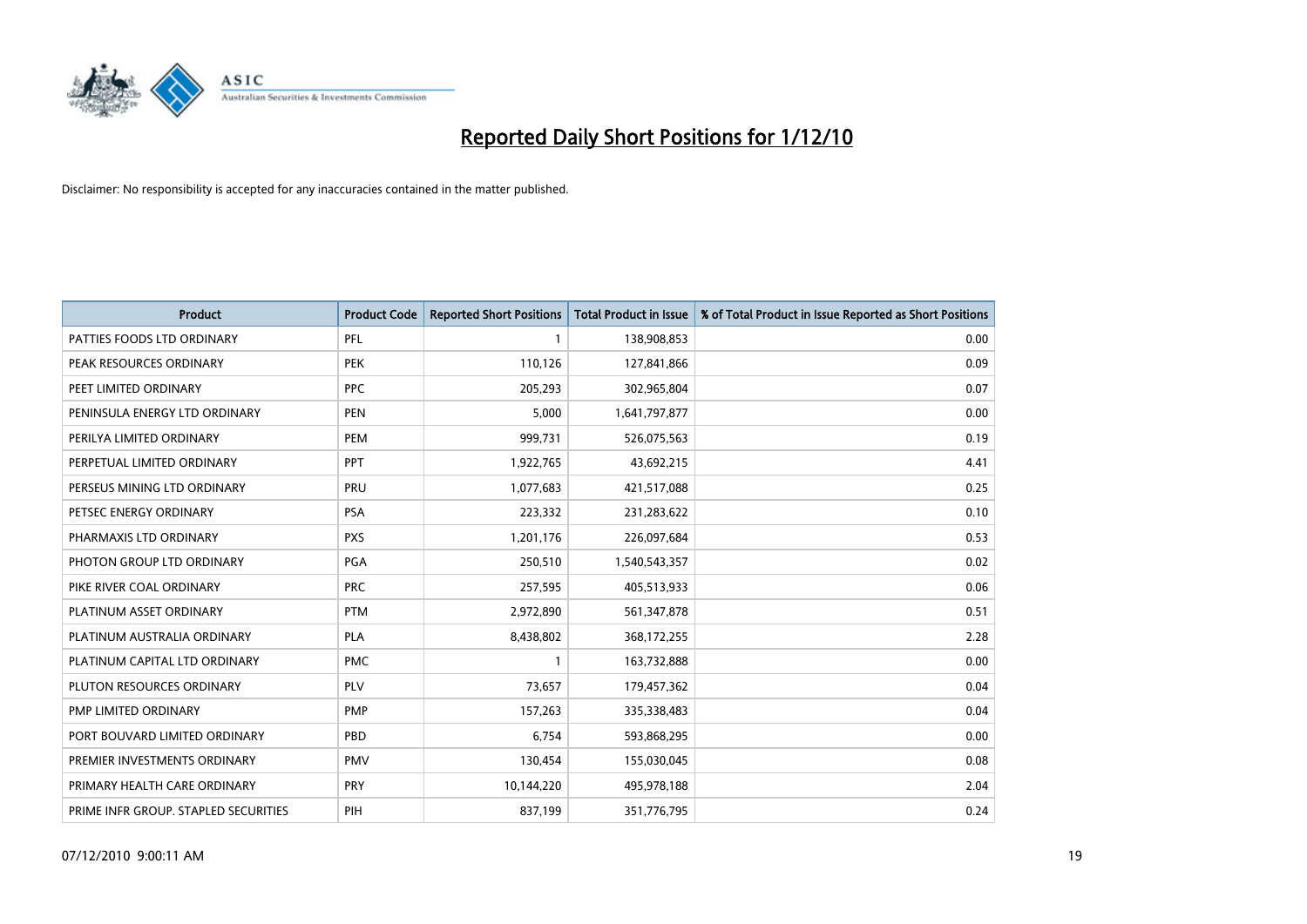

| <b>Product</b>                   | <b>Product Code</b> | <b>Reported Short Positions</b> | Total Product in Issue | % of Total Product in Issue Reported as Short Positions |
|----------------------------------|---------------------|---------------------------------|------------------------|---------------------------------------------------------|
| PRIME MEDIA GRP LTD ORDINARY     | PRT                 | 2                               | 366,330,303            | 0.00                                                    |
| PRIMEAG AUSTRALIA ORDINARY       | PAG                 | 311,454                         | 150,569,976            | 0.21                                                    |
| PROGEN PHARMACEUTIC ORDINARY     | PGL                 | 151,596                         | 24,709,097             | 0.61                                                    |
| PROGRAMMED ORDINARY              | <b>PRG</b>          | 576,684                         | 118,169,908            | 0.48                                                    |
| <b>PSIVIDA CORP CDI 1:1</b>      | <b>PVA</b>          | 6,878                           | 7,805,836              | 0.09                                                    |
| <b>QANTAS AIRWAYS ORDINARY</b>   | QAN                 | 28,561,995                      | 2,265,123,620          | 1.27                                                    |
| OBE INSURANCE GROUP ORDINARY     | OBE                 | 18,433,475                      | 1,051,600,529          | 1.74                                                    |
| OR NATIONAL LIMITED ORDINARY     | <b>ORN</b>          | 21,476,629                      | 2,440,000,000          | 0.87                                                    |
| RAMELIUS RESOURCES ORDINARY      | <b>RMS</b>          | 37,248                          | 291,208,795            | 0.01                                                    |
| RAMSAY HEALTH CARE ORDINARY      | <b>RHC</b>          | 2,617,377                       | 202,081,252            | 1.27                                                    |
| RANGE RESOURCES LTD ORDINARY     | <b>RRS</b>          | 900,000                         | 1,192,102,885          | 0.08                                                    |
| <b>RCR TOMLINSON ORDINARY</b>    | <b>RCR</b>          | 68,067                          | 131,887,672            | 0.05                                                    |
| <b>REA GROUP ORDINARY</b>        | <b>REA</b>          | 64,740                          | 129,691,280            | 0.05                                                    |
| <b>RED FORK ENERGY ORDINARY</b>  | <b>RFE</b>          | 7,696                           | 139,535,000            | 0.01                                                    |
| <b>REDFLEX HOLDINGS ORDINARY</b> | <b>RDF</b>          | 858                             | 110,345,599            | 0.00                                                    |
| REED RESOURCES LTD ORDINARY      | <b>RDR</b>          | 268,205                         | 192,271,768            | 0.14                                                    |
| REGIS RESOURCES ORDINARY         | <b>RRL</b>          | 1,117,161                       | 429,555,834            | 0.24                                                    |
| RESMED INC CDI 10:1              | <b>RMD</b>          | 10,007,666                      | 1,516,163,980          | 0.67                                                    |
| <b>RESOLUTE MINING ORDINARY</b>  | <b>RSG</b>          | 1,325,658                       | 451,648,787            | 0.29                                                    |
| RESOURCE EQUIP LTD ORDINARY      | <b>ROL</b>          | 130,876                         | 154,247,577            | 0.08                                                    |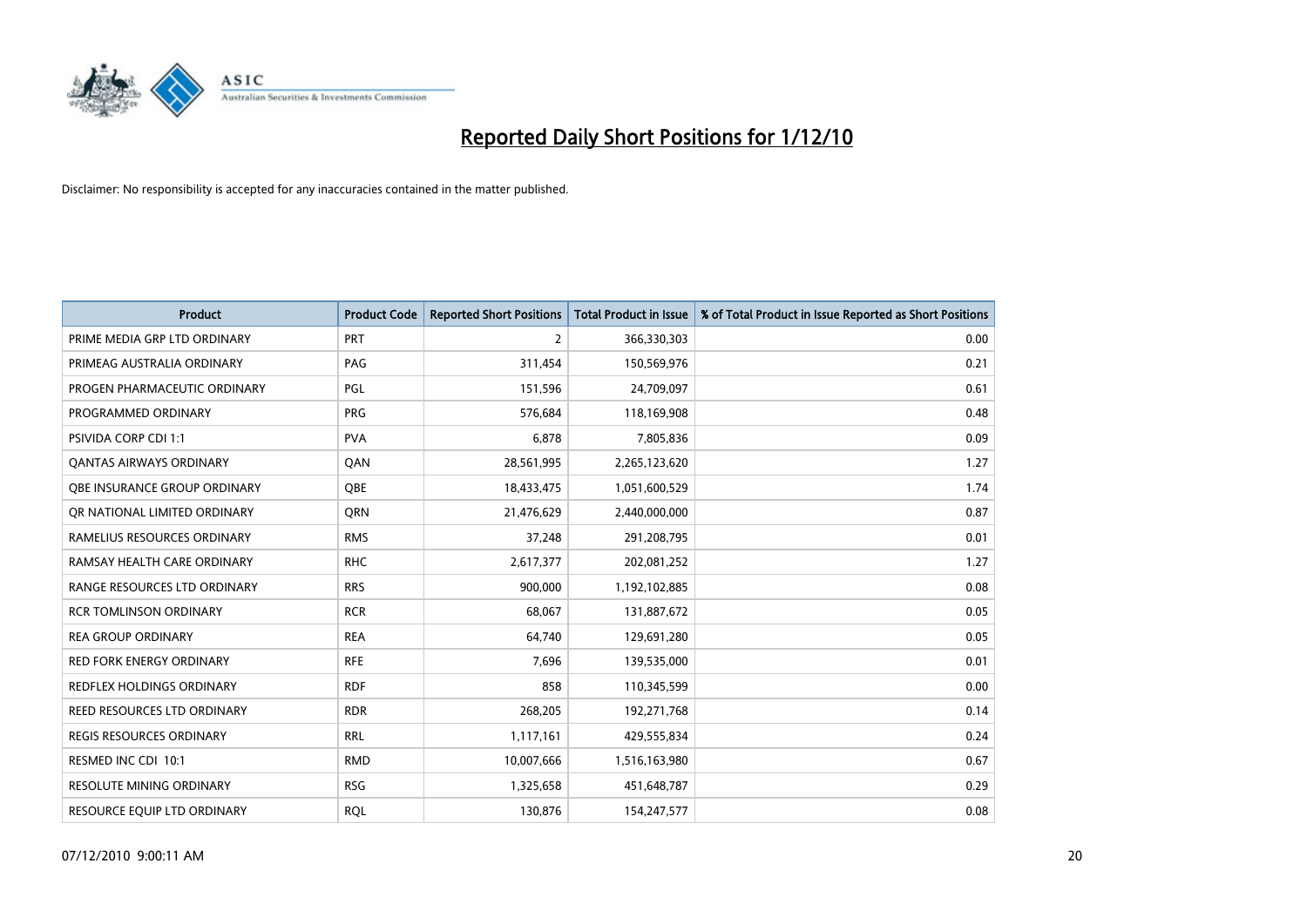

| <b>Product</b>                      | <b>Product Code</b> | <b>Reported Short Positions</b> | Total Product in Issue | % of Total Product in Issue Reported as Short Positions |
|-------------------------------------|---------------------|---------------------------------|------------------------|---------------------------------------------------------|
| <b>RESOURCE GENERATION ORDINARY</b> | <b>RES</b>          | 467,723                         | 210,080,530            | 0.23                                                    |
| REVERSE CORP LIMITED ORDINARY       | <b>REF</b>          | 25,141                          | 92,382,175             | 0.03                                                    |
| REX MINERALS LIMITED ORDINARY       | <b>RXM</b>          | 80.000                          | 133,284,460            | 0.06                                                    |
| RHG LIMITED ORDINARY                | <b>RHG</b>          | 323,020                         | 318,745,978            | 0.10                                                    |
| RIDLEY CORPORATION ORDINARY         | <b>RIC</b>          | 53,937                          | 307,817,071            | 0.02                                                    |
| RIO TINTO LIMITED ORDINARY          | <b>RIO</b>          | 16,794,494                      | 435,758,720            | 3.86                                                    |
| RIVERCITY MOTORWAY STAPLED          | <b>RCY</b>          | 400,208                         | 957,010,115            | 0.04                                                    |
| RIVERSDALE MINING ORDINARY          | <b>RIV</b>          | 1,764,844                       | 236,546,188            | 0.72                                                    |
| ROBUST RESOURCES ORDINARY           | <b>ROL</b>          | 1,084                           | 74,974,326             | 0.00                                                    |
| ROC OIL COMPANY ORDINARY            | <b>ROC</b>          | 3,133,210                       | 713,154,560            | 0.43                                                    |
| SAI GLOBAL LIMITED ORDINARY         | SAI                 | 183,565                         | 197,905,160            | 0.09                                                    |
| SALMAT LIMITED ORDINARY             | <b>SLM</b>          | 78,195                          | 159,134,483            | 0.05                                                    |
| SAMSON OIL & GAS LTD ORDINARY       | SSN                 | 390,000                         | 1,664,588,164          | 0.02                                                    |
| SANDFIRE RESOURCES ORDINARY         | <b>SFR</b>          | 112,238                         | 142,537,496            | 0.07                                                    |
| SANTOS LTD ORDINARY                 | <b>STO</b>          | 4,550,758                       | 834,142,456            | 0.55                                                    |
| SARACEN MINERAL ORDINARY            | <b>SAR</b>          | 202,960                         | 492,151,415            | 0.04                                                    |
| SEDGMAN LIMITED ORDINARY            | SDM                 | 161,452                         | 207,997,898            | 0.07                                                    |
| SEEK LIMITED ORDINARY               | <b>SEK</b>          | 3,266,637                       | 336,584,488            | 0.95                                                    |
| SENETAS CORPORATION ORDINARY        | <b>SEN</b>          | 756,999                         | 461,522,263            | 0.16                                                    |
| SERVCORP LIMITED ORDINARY           | SRV                 | 172,925                         | 98,440,807             | 0.17                                                    |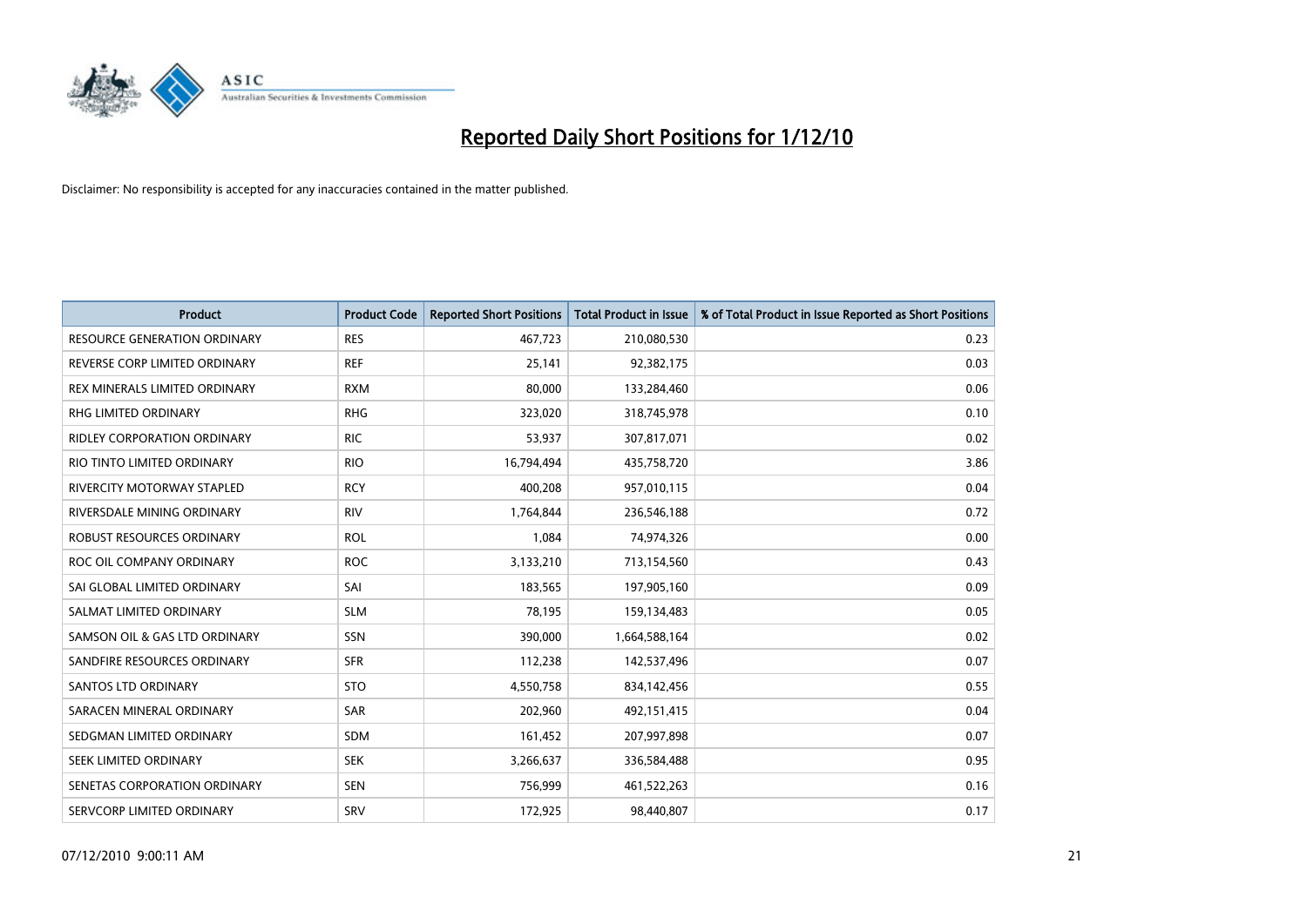

| <b>Product</b>                           | <b>Product Code</b> | <b>Reported Short Positions</b> | <b>Total Product in Issue</b> | % of Total Product in Issue Reported as Short Positions |
|------------------------------------------|---------------------|---------------------------------|-------------------------------|---------------------------------------------------------|
| SERVICE STREAM ORDINARY                  | <b>SSM</b>          | 344,663                         | 283,418,867                   | 0.12                                                    |
| SEVEN GROUP HOLDINGS ORDINARY            | <b>SVW</b>          | 250,331                         | 305,410,281                   | 0.08                                                    |
| SIGMA PHARMACEUTICAL ORDINARY            | <b>SIP</b>          | 10,364,508                      | 1,178,626,572                 | 0.86                                                    |
| SILEX SYSTEMS ORDINARY                   | <b>SLX</b>          | 193,954                         | 149,506,391                   | 0.11                                                    |
| SILVER LAKE RESOURCE ORDINARY            | <b>SLR</b>          | 371,873                         | 178,882,838                   | 0.20                                                    |
| SIMS METAL MGMT LTD ORDINARY             | SGM                 | 4,127,687                       | 204,740,467                   | 2.03                                                    |
| SINGAPORE TELECOMM. CHESS DEPOSITARY INT | SGT                 | 3,961,963                       | 381,238,779                   | 1.04                                                    |
| SKILLED GROUP LTD ORDINARY               | <b>SKE</b>          | 114,593                         | 190,738,408                   | 0.05                                                    |
| SKY CITY ENTERTAIN, ORDINARY             | <b>SKC</b>          | 14,391,956                      | 575,114,687                   | 2.50                                                    |
| <b>SKY NETWORK ORDINARY</b>              | <b>SKT</b>          | 1,265,560                       | 389,139,785                   | 0.33                                                    |
| SMS MANAGEMENT. ORDINARY                 | <b>SMX</b>          | 63,428                          | 67,661,358                    | 0.08                                                    |
| SONIC HEALTHCARE ORDINARY                | <b>SHL</b>          | 5,820,279                       | 388,429,875                   | 1.50                                                    |
| SOUL PATTINSON (W.H) ORDINARY            | SOL                 | 401                             | 238,640,580                   | 0.00                                                    |
| SP AUSNET STAPLED SECURITIES             | SPN                 | 8,208,745                       | 2,748,353,504                 | 0.29                                                    |
| SPARK INFRASTRUCTURE STAPLED SECURITIES  | SKI                 | 18,095,891                      | 1,326,734,264                 | 1.36                                                    |
| SPDR 200 FUND ETF UNITS                  | <b>STW</b>          | 7,093                           | 57,428,081                    | 0.01                                                    |
| SPECIALTY FASHION ORDINARY               | SFH                 | 1,028,691                       | 191,268,264                   | 0.54                                                    |
| SPOTLESS GROUP LTD ORDINARY              | SPT                 | 1,520,702                       | 261,070,153                   | 0.58                                                    |
| ST BARBARA LIMITED DEFERRED SETTLEMENT   | SBMDA               | 3,535,219                       | 325,611,402                   | 1.09                                                    |
| STAGING CONNECTIONS ORDINARY             | <b>STG</b>          | 2,917,189                       | 78,317,726                    | 3.72                                                    |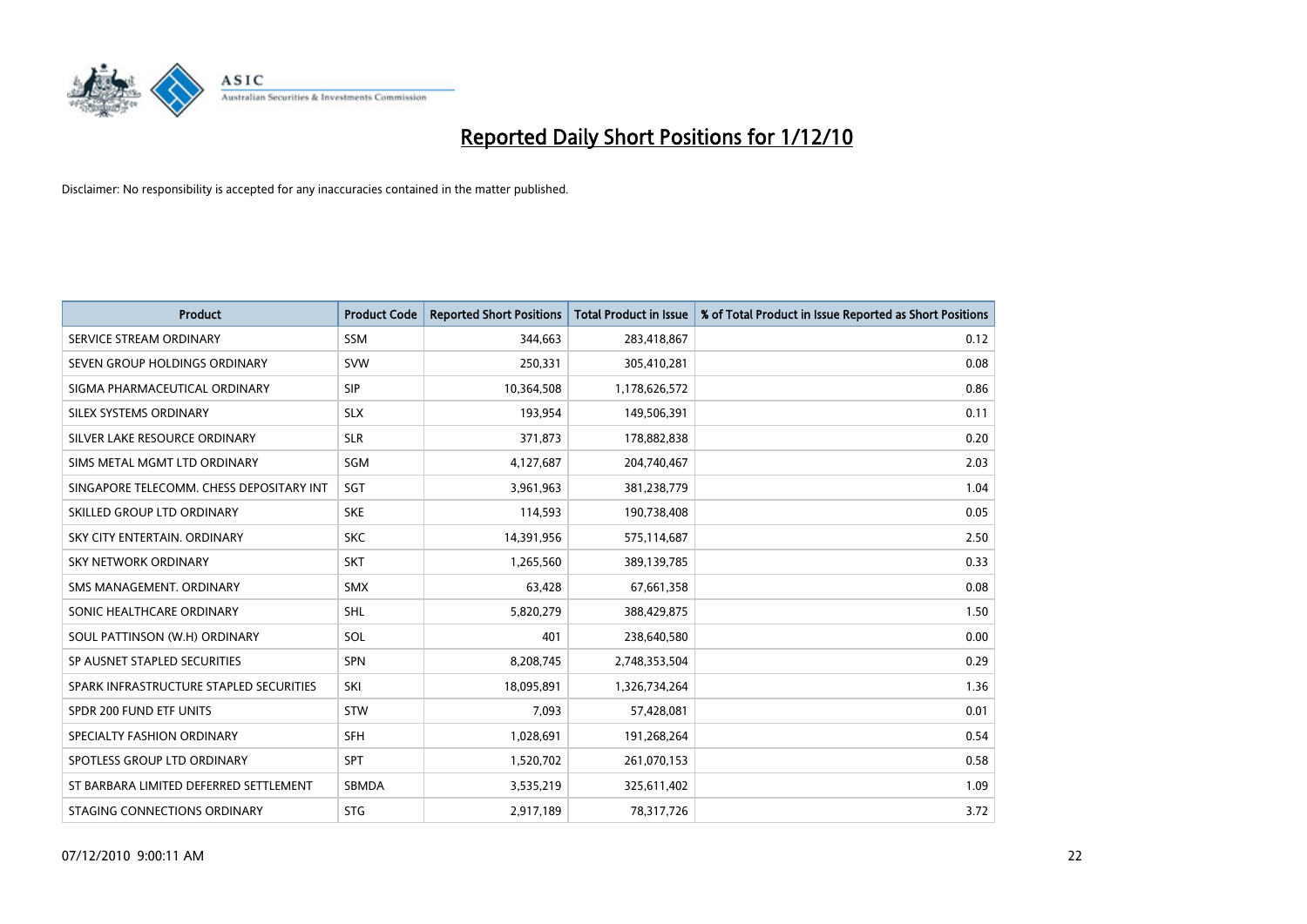

| <b>Product</b>                       | <b>Product Code</b> | <b>Reported Short Positions</b> | Total Product in Issue | % of Total Product in Issue Reported as Short Positions |
|--------------------------------------|---------------------|---------------------------------|------------------------|---------------------------------------------------------|
| STANMORE COAL LTD ORDINARY           | <b>SMR</b>          | 17,231                          | 77,750,738             | 0.02                                                    |
| STARPHARMA HOLDINGS ORDINARY         | SPL                 | 3,600                           | 240,622,208            | 0.00                                                    |
| STH AMERICAN COR LTD ORDINARY        | SAY                 | 9,200                           | 233,651,371            | 0.00                                                    |
| STHN CROSS MEDIA ORDINARY            | <b>SXL</b>          | 47,126                          | 378,827,750            | 0.00                                                    |
| STOCKLAND UNITS/ORD STAPLED          | SGP                 | 13,301,659                      | 2,383,036,717          | 0.54                                                    |
| STRAITS RESOURCES ORDINARY           | SRL                 | 4,511,651                       | 255,203,613            | 1.76                                                    |
| <b>STW COMMUNICATIONS ORDINARY</b>   | SGN                 | 238,441                         | 364,310,964            | 0.06                                                    |
| SUNCORP-METWAY, ORDINARY             | <b>SUN</b>          | 5,994,629                       | 1,281,390,524          | 0.45                                                    |
| SUNDANCE RESOURCES ORDINARY          | <b>SDL</b>          | 15,274,425                      | 2,709,995,932          | 0.56                                                    |
| SUNLAND GROUP LTD ORDINARY           | <b>SDG</b>          | 66,699                          | 244,284,103            | 0.02                                                    |
| SUPER CHEAP AUTO GRP ORDINARY        | <b>SUL</b>          | 34,529                          | 128,902,619            | 0.02                                                    |
| <b>SWICK MINING ORDINARY</b>         | <b>SWK</b>          | 1,548                           | 236,724,970            | 0.00                                                    |
| SYMEX HOLDINGS ORDINARY              | <b>SYM</b>          | 6,633                           | 125,037,628            | 0.01                                                    |
| <b>TABCORP HOLDINGS LTD ORDINARY</b> | <b>TAH</b>          | 2,607,179                       | 684,918,140            | 0.38                                                    |
| <b>TALENT2 INTERNATION ORDINARY</b>  | <b>TWO</b>          | $\overline{7}$                  | 141,671,625            | 0.00                                                    |
| TALISMAN MINING ORDINARY             | <b>TLM</b>          | 66,954                          | 113,287,256            | 0.06                                                    |
| <b>TANAMI GOLD NL ORDINARY</b>       | <b>TAM</b>          | 73,639                          | 260,947,676            | 0.03                                                    |
| TAP OIL LIMITED ORDINARY             | <b>TAP</b>          | 569,957                         | 240,967,311            | 0.23                                                    |
| TASSAL GROUP LIMITED ORDINARY        | <b>TGR</b>          | 1,924,624                       | 146,304,404            | 1.31                                                    |
| <b>TATTS GROUP LTD ORDINARY</b>      | <b>TTS</b>          | 5,122,193                       | 1,300,888,465          | 0.37                                                    |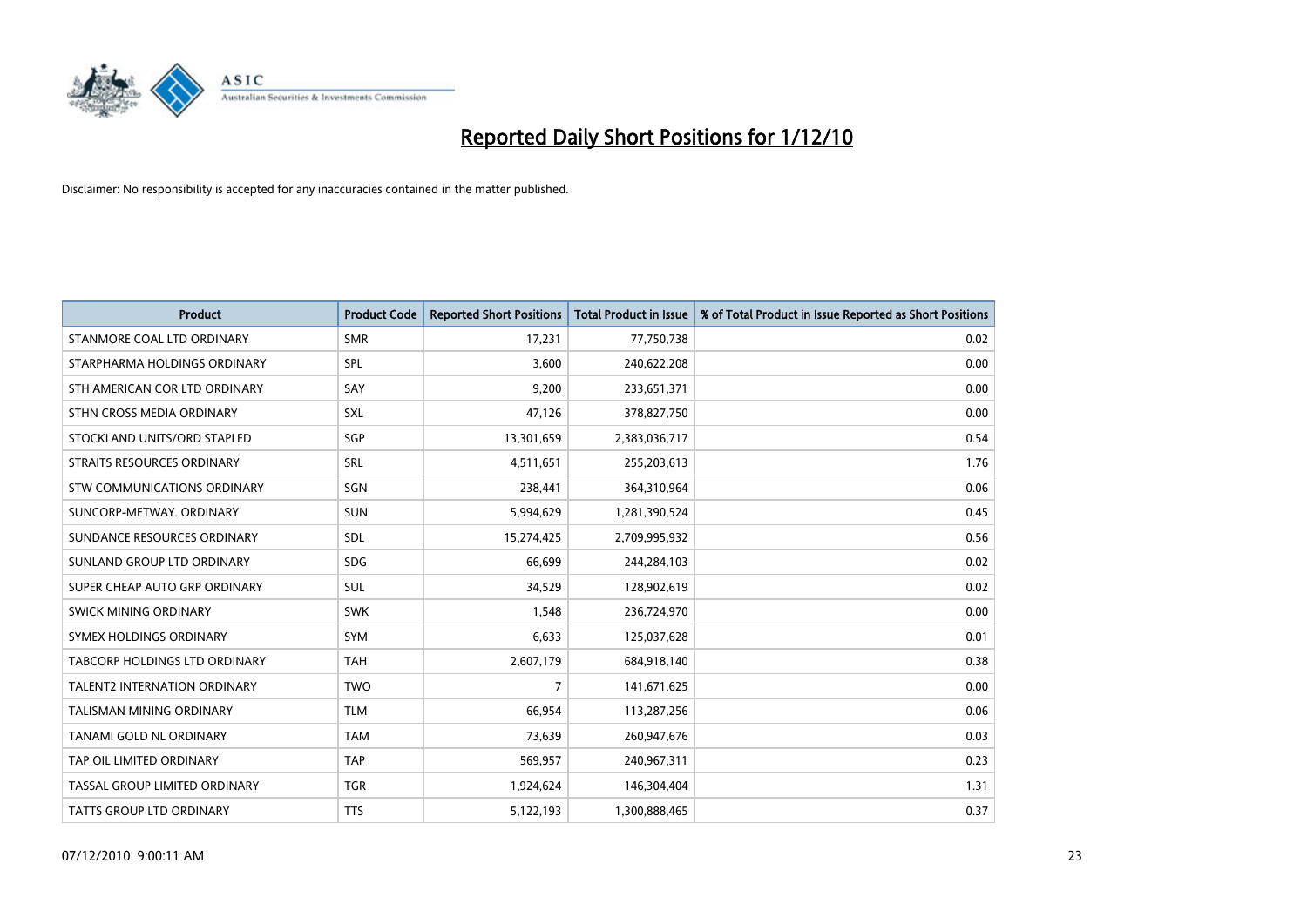

| <b>Product</b>                          | <b>Product Code</b> | <b>Reported Short Positions</b> | Total Product in Issue | % of Total Product in Issue Reported as Short Positions |
|-----------------------------------------|---------------------|---------------------------------|------------------------|---------------------------------------------------------|
| <b>TELECOM CORPORATION ORDINARY</b>     | <b>TEL</b>          | 31,428,441                      | 1,924,581,727          | 1.63                                                    |
| TELSTRA CORPORATION. ORDINARY           | <b>TLS</b>          | 21,311,406                      | 12,443,074,357         | 0.15                                                    |
| TEN NETWORK HOLDINGS ORDINARY           | <b>TEN</b>          | 16,260,419                      | 1,045,236,720          | 1.57                                                    |
| TFS CORPORATION LTD ORDINARY            | <b>TFC</b>          | 63,054                          | 227,360,909            | 0.02                                                    |
| THE REJECT SHOP ORDINARY                | <b>TRS</b>          | 28,953                          | 26,033,570             | 0.10                                                    |
| THOR MINING PLC CHESS DEPOSITARY        | <b>THR</b>          | 2,307                           | 288,754,017            | 0.00                                                    |
| THORN GROUP LIMITED ORDINARY            | <b>TGA</b>          | 2,361                           | 129,459,770            | 0.00                                                    |
| THUNDELARRA EXPLOR. ORDINARY            | <b>THX</b>          | 1,643                           | 152,912,482            | 0.00                                                    |
| TIGER RESOURCES ORDINARY                | <b>TGS</b>          | 163,189                         | 596,873,151            | 0.03                                                    |
| TIMBERCORP LIMITED ORDINARY             | <b>TIM</b>          | 90,075                          | 352,071,429            | 0.02                                                    |
| <b>TISHMAN SPEYER UNITS</b>             | <b>TSO</b>          | 49,427                          | 338,440,904            | 0.01                                                    |
| TNG LIMITED ORDINARY                    | <b>TNG</b>          | 4,321                           | 258,055,076            | 0.00                                                    |
| TOLL HOLDINGS LTD ORDINARY              | <b>TOL</b>          | 11,708,217                      | 706,577,616            | 1.65                                                    |
| TORO ENERGY LIMITED ORDINARY            | <b>TOE</b>          | 245,742                         | 964,936,676            | 0.02                                                    |
| <b>TOWER AUSTRALIA ORDINARY</b>         | <b>TAL</b>          | 728,891                         | 415,928,881            | 0.16                                                    |
| <b>TOWER LIMITED ORDINARY</b>           | <b>TWR</b>          | 691.133                         | 260,631,787            | 0.26                                                    |
| TOX FREE SOLUTIONS ORDINARY             | <b>TOX</b>          | 92,131                          | 91,855,500             | 0.09                                                    |
| TPG TELECOM LIMITED ORDINARY            | <b>TPM</b>          | 3,152,036                       | 775,522,421            | 0.39                                                    |
| TRANSFIELD SERV INFR STAPLED SECURITIES | <b>TSI</b>          | 419,026                         | 434,862,971            | 0.10                                                    |
| TRANSFIELD SERVICES ORDINARY            | <b>TSE</b>          | 3,740,890                       | 441,350,229            | 0.85                                                    |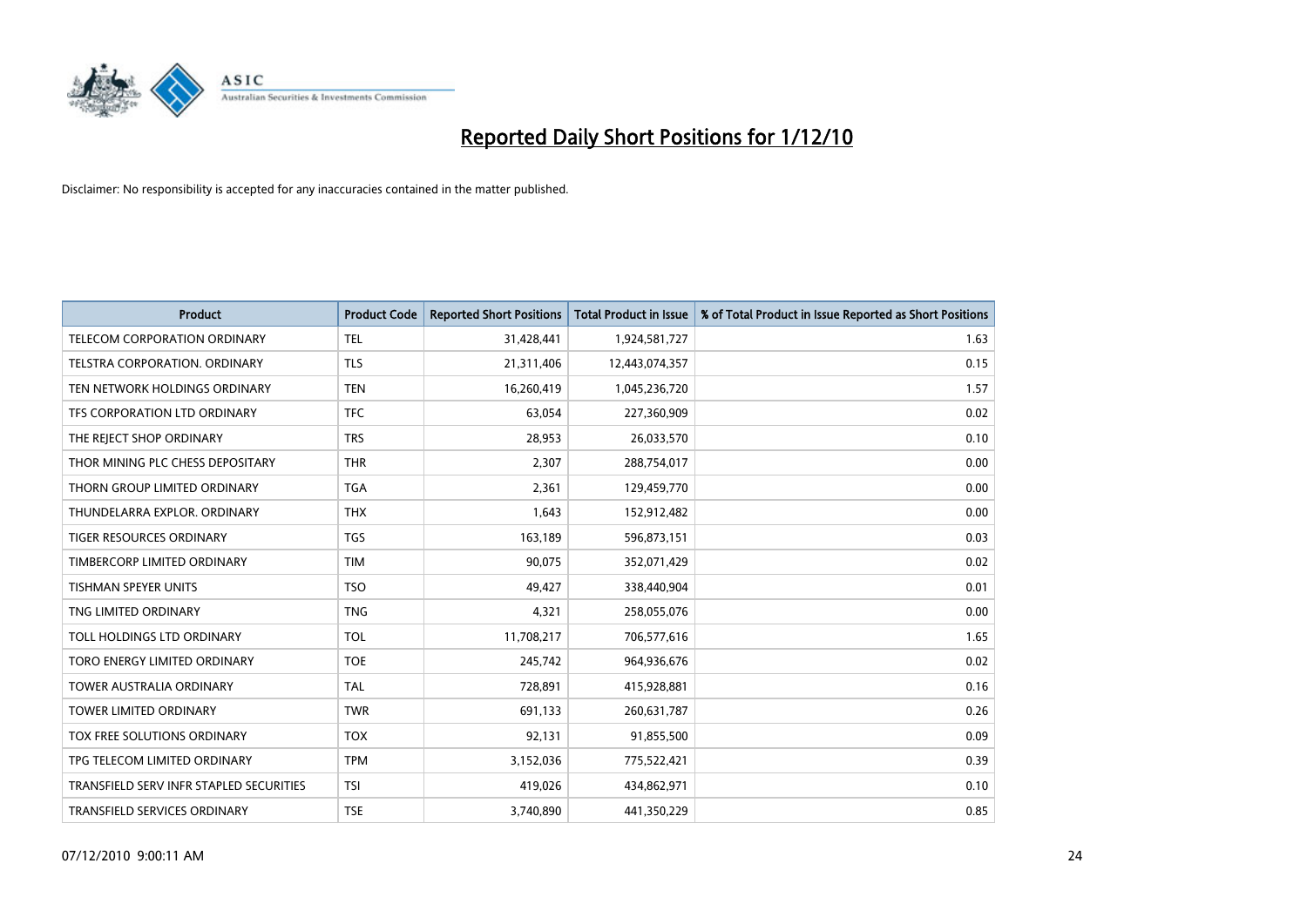

| <b>Product</b>                            | <b>Product Code</b> | <b>Reported Short Positions</b> | Total Product in Issue | % of Total Product in Issue Reported as Short Positions |
|-------------------------------------------|---------------------|---------------------------------|------------------------|---------------------------------------------------------|
| TRANSPACIFIC INDUST, ORDINARY             | <b>TPI</b>          | 8,506,714                       | 960,638,735            | 0.86                                                    |
| TRANSURBAN GROUP TRIPLE STAPLED SEC.      | <b>TCL</b>          | 5,010,551                       | 1,441,290,633          | 0.33                                                    |
| TRINITY GROUP STAPLED SECURITIES          | <b>TCO</b>          | 3,419                           | 231,701,539            | 0.00                                                    |
| TROY RESOURCES NL ORDINARY                | <b>TRY</b>          | 54,206                          | 87,474,323             | 0.06                                                    |
| <b>UGL LIMITED ORDINARY</b>               | UGL                 | 4,626,409                       | 166,028,705            | 2.77                                                    |
| UNILIFE CORPORATION CDI US PROHIBITED     | <b>UNS</b>          | 676,794                         | 240,497,820            | 0.28                                                    |
| UXC LIMITED ORDINARY                      | <b>UXC</b>          | 22,638                          | 305,789,718            | 0.00                                                    |
| VALAD PROPERTY GROUP STAPLED US PROHIBIT. | <b>VPG</b>          | 3,810,596                       | 115,108,116            | 3.30                                                    |
| <b>VDM GROUP LIMITED ORDINARY</b>         | <b>VMG</b>          | 11,116                          | 193,127,749            | 0.01                                                    |
| <b>VENTURE MINERALS ORDINARY</b>          | <b>VMS</b>          | 6,500                           | 220,943,592            | 0.00                                                    |
| VILLAGE ROADSHOW LTD ORDINARY             | <b>VRL</b>          | 450                             | 151,668,100            | 0.00                                                    |
| <b>VIRGIN BLUE HOLDINGS ORDINARY</b>      | <b>VBA</b>          | 14,743,639                      | 2,209,126,568          | 0.66                                                    |
| <b>VISION GROUP HLDGS ORDINARY</b>        | <b>VGH</b>          | 78,000                          | 72,771,187             | 0.11                                                    |
| <b>VITA GROUP LTD ORDINARY</b>            | <b>VTG</b>          | 75,190                          | 142,499,800            | 0.05                                                    |
| VITERRA INC CDI 1:1                       | <b>VTA</b>          | 4,177                           | 68,629,939             | 0.01                                                    |
| <b>WAREHOUSE GROUP ORDINARY</b>           | <b>WHS</b>          | 251,483                         | 311,195,868            | 0.08                                                    |
| WATPAC LIMITED ORDINARY                   | <b>WTP</b>          | 12,688                          | 183,341,382            | 0.00                                                    |
| <b>WDS LIMITED ORDINARY</b>               | <b>WDS</b>          | 9,523                           | 143,107,458            | 0.01                                                    |
| <b>WEBIET LIMITED ORDINARY</b>            | <b>WEB</b>          | 99,675                          | 77,661,278             | 0.14                                                    |
| WESFARMERS LIMITED ORDINARY               | <b>WES</b>          | 20,425,089                      | 1,005,179,423          | 2.01                                                    |